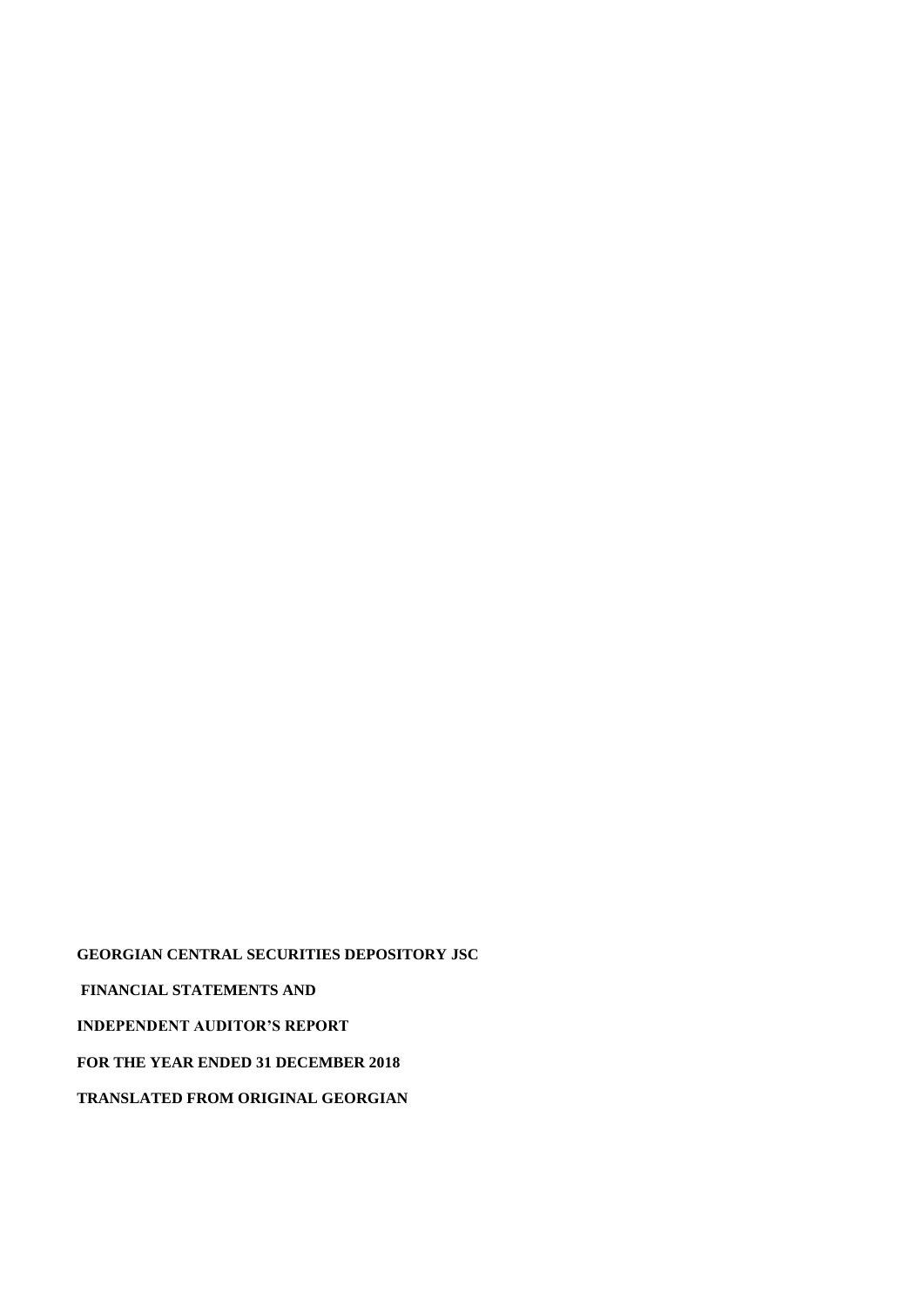# **CONTENTS**

| FINANCIAL STATEMENTS                                        | Page           |
|-------------------------------------------------------------|----------------|
| <b>Statement of Management Responsibilities</b>             | $\mathbf{i}$   |
| Independent Auditor's Report                                | ii-iii         |
| Statement of Profit and Loss and Other Comprehensive Income | $\overline{4}$ |
| <b>Statement of Financial Position</b>                      | 5              |
| <b>Statement of Changes in Equity</b>                       | 6              |
| <b>Statement of Cash Flows</b>                              | $\tau$         |
| <b>Notes</b>                                                | $8-30$         |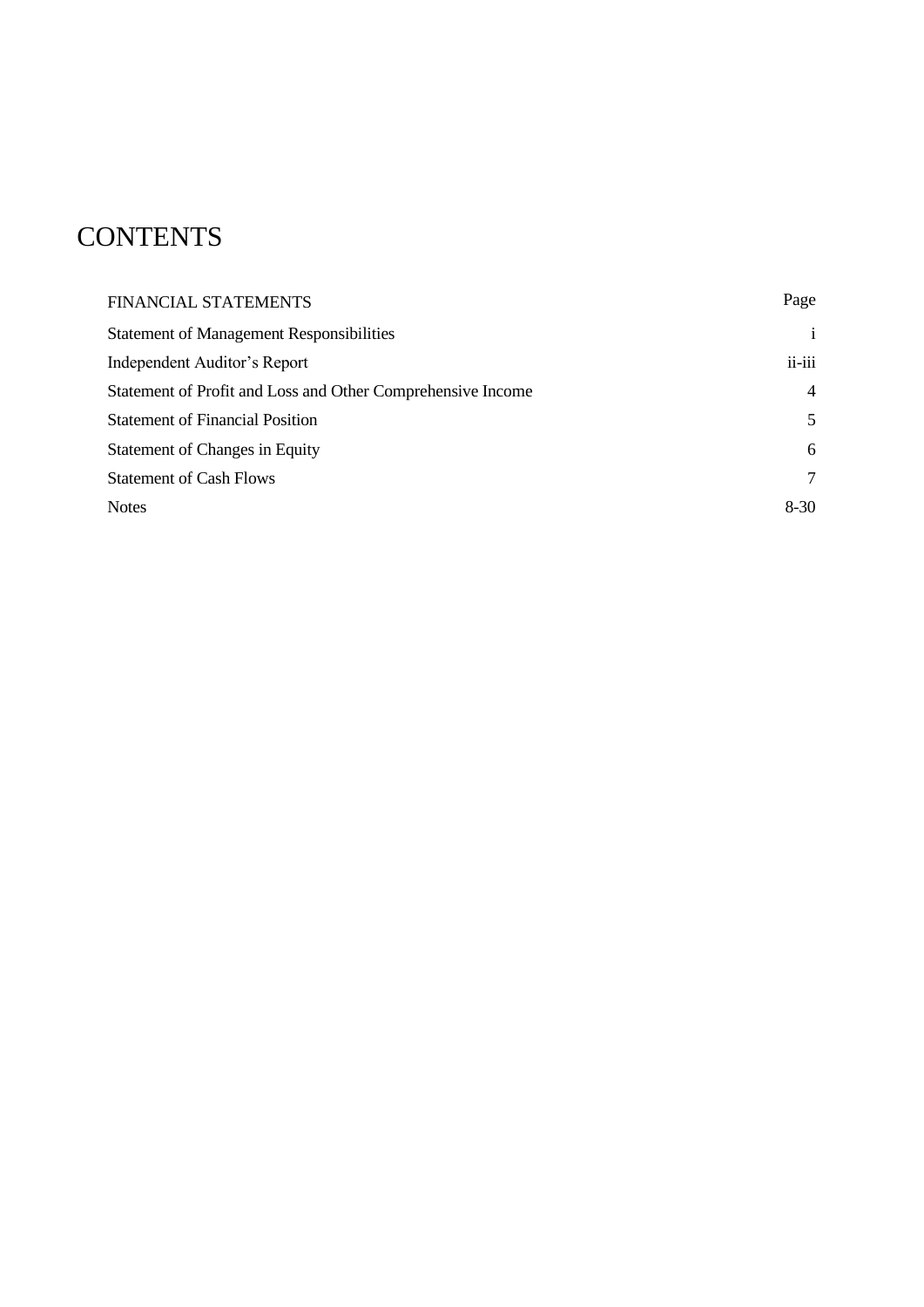#### **STATEMENT OF MANAGEMENT'S RESPONSIBILITIES FOR THE PREPARATION AND APPROVAL OF THE FINANCIAL STATEMENTS FOR THE YEAR ENDED 31 DECEMBER 2018**

Management is responsible for the preparation of the financial statements that present fairly the financial position of Georgian Central Securities Depository JSC (hereinafter - the "Company") at 31 December 2018 and the results of its operations, cash flows, and changes in equity for the period then ended, in accordance with International Financial Reporting Standards ("IFRS").

In preparing the financial statements, management is responsible for:

- Selecting suitable accounting principles and applying them consistently;
- Making judgments and estimates that are reasonable and prudent;

• Stating whether IFRS have been followed, subject to any material departures disclosed and explained in the financial statements; and

• Preparing the financial statements on a going concern basis, unless it is inappropriate to presume that the Company will continue in business for the foreseeable future.

Management is also responsible for:

- Designing, implementing and maintaining an effective and sound system of internal controls, throughout the Company;
- Maintaining proper accounting records that disclose, with reasonable accuracy at any time, the financial position of the Company, and which enable them to ensure that the financial statements of the Company comply with IFRS;
- Maintaining statutory accounting records in compliance with local legislation;
- Taking such steps as are reasonably available to them to safeguard the assets of the Company; and
- Preventing and detecting fraud and other irregularities.

The financial statements for the year ended 31 December 2018 were approved on behalf of the management on 28 March 2019 by:

Gaioz Sanadze **General Director** 

Nino Khurdiani **Financial Director**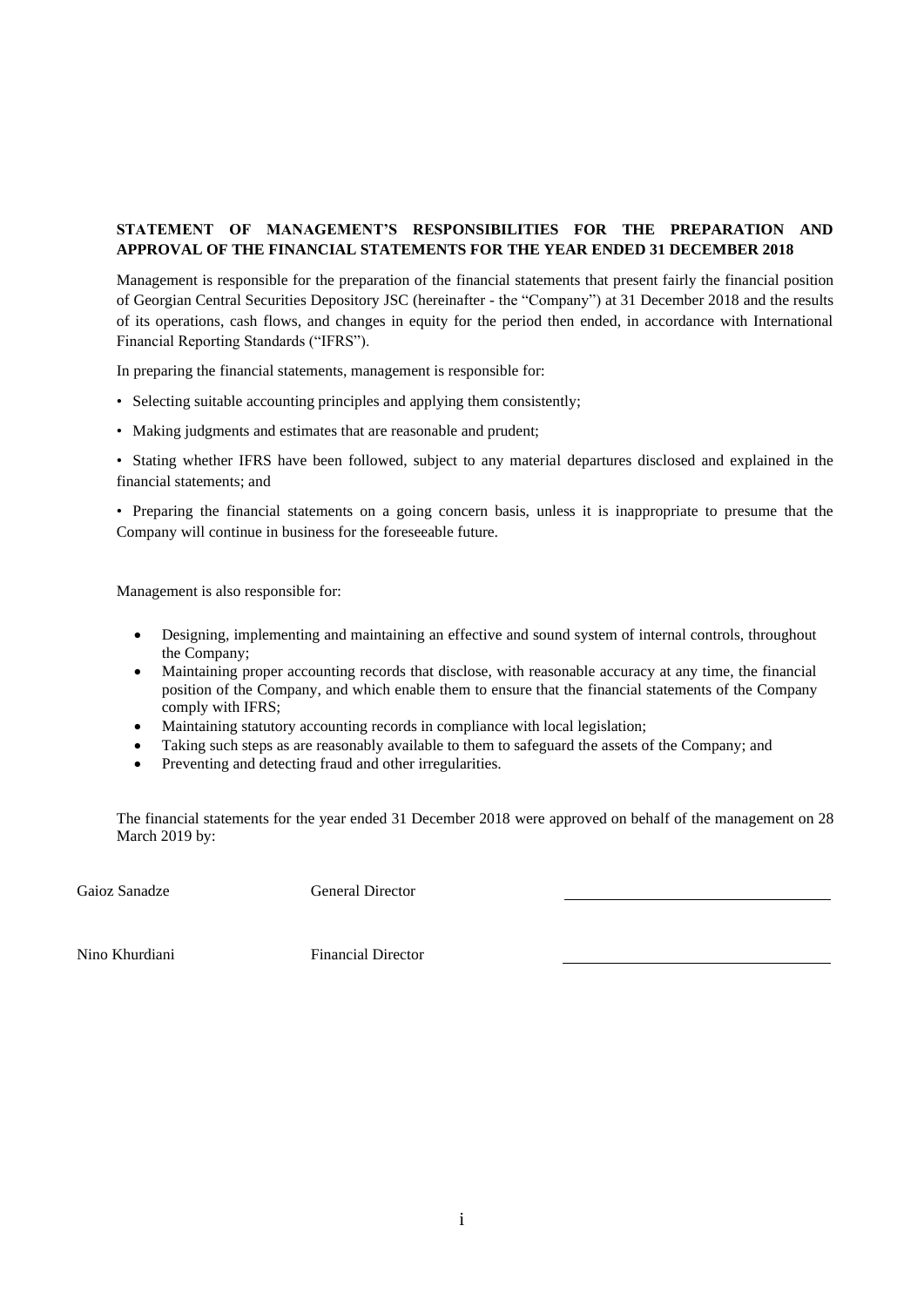#### **INDEPENDENT AUDITOR'S REPORT**

# **TO THE MANAGEMENT AND SHAREHOLDERS OF GEORGIAN CENTRAL SECURITES DEPOSITORY JSC**

#### *Qualified Opinion*

We have audited the accompanying financial statements of Georgian Central Securities Depository JSC (hereinafter the "Company"), which comprise the statement of financial position as at 31 December 2018 and the statement of comprehensive income, statement of changes in equity and cash flows statement for the year then ended, and a summary of significant accounting policies and other explanatory notes (hereinafter - "financial statements").

In our opinion, except for the possible effects of the matter described in the *Basis for Qualified Opinion* section of our report, the accompanying financial statements present fairly, in all material respects, the financial position of the Company as at 31 December 2018, and its financial performance and its cash flows for the year then ended in accordance with International Financial Reporting Standards (IFRS).

#### *Basis for Qualified Opinion*

In 2003 intangible assets and property, plant and equipment were contributed into the company's equity. The assets were recognized at estimated value, which comprised GEL 85,000. We were unable to obtain reasonable assurance in order to confirm the equity increase by the mentioned amount, therefore our opinion at December 31, 2018 financial statements is modified due the possible effect of this matter on current year and corresponding figures.

We conducted our audit in accordance with International Standards on Auditing (ISAs). Our responsibilities under those standards are further described in the Auditor's Responsibilities for the Audit of the Financial Statements section of our report. We are independent of the Company in accordance with the International Ethics Standards Board for Accountants' Code of Ethics for Professional Accountants (IESBA Code), and we have fulfilled our other ethical responsibilities in accordance with the IESBA Code. We believe that the audit evidence we have obtained is sufficient and appropriate to provide a basis for our qualified opinion.

#### **Responsibilities of Management and Those Charged with Governance for the Financial Statements**

Management is responsible for the preparation and fair presentation of the financial statements in accordance with International Financial Reporting Standards, and for such internal control as management determines is necessary to enable the preparation of financial statements that are free from material misstatement, whether due to fraud or error.

In preparing the financial statements, management is responsible for assessing the Company's ability to continue as a going concern, disclosing, as applicable, matters related to going concern and using the going concern basis of accounting unless management either intends to liquidate the Company or to cease operations, or has no realistic alternative but to do so.

Those charged with governance are responsible for overseeing the Company's financial reporting process.

#### **Auditor's Responsibilities for the Audit of the Financial Statements**

Our objectives are to obtain reasonable assurance about whether the financial statements as a whole are free from material misstatement, whether due to fraud or error, and to issue an auditor's report that includes our opinion. Reasonable assurance is a high level of assurance, but is not a guarantee that an audit conducted in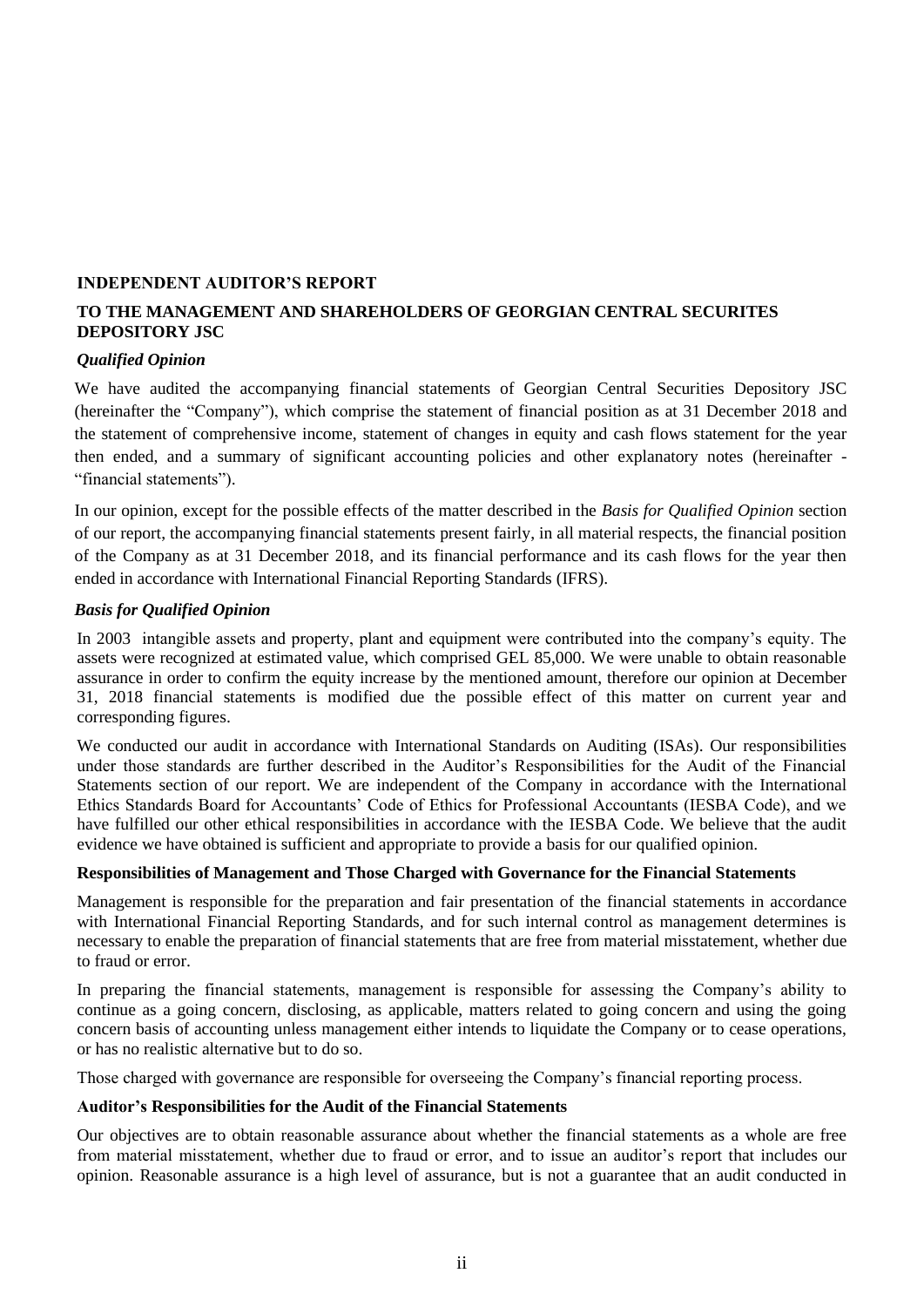accordance with ISAs will always detect a material misstatement when it exists. Misstatements can arise from fraud or error and are considered material if,

individually or in the aggregate, they could reasonably be expected to influence the economic decisions of users taken on the basis of these financial statements.

As part of an audit in accordance with ISAs, we exercise professional judgment and maintain professional skepticism throughout the audit. We also:

- Identify and assess the risks of material misstatement of the financial statements, whether due to fraud or error, design and perform audit procedures responsive to those risks, and obtain audit evidence that is sufficient and appropriate to provide a basis for our opinion. The risk of not detecting a material misstatement resulting from fraud is higher than for one resulting from error, as fraud may involve collusion, forgery, intentional omissions, misrepresentations, or the override of internal control
- Obtain an understanding of internal control relevant to the audit in order to design audit procedures that are appropriate in the circumstances, but not for the purpose of expressing an opinion on the effectiveness of the Company's internal control.
- Evaluate the appropriateness of accounting policies used and the reasonableness of accounting estimates and related disclosures made by management.
- Conclude on the appropriateness of management's use of the going concern basis of accounting and, based on the audit evidence obtained, whether a material uncertainty exists related to events or conditions that may cast significant doubt on the Company's ability to continue as a going concern. If we conclude that a material uncertainty exists, we are required to draw attention in our auditor's report to the related disclosures in the financial statements or, if such disclosures are inadequate, to modify our opinion. Our conclusions are based on the audit evidence obtained up to the date of our auditor's report. However, future events or conditions may cause the Company to cease to continue as a going concern.
- Evaluate the overall presentation, structure and content of the financial statements, including the disclosures, and whether the financial statements represent the underlying transactions and events in a manner that achieves fair presentation.

We communicate with those charged with governance regarding, among other matters, the planned scope and timing of the audit and significant audit findings, including any significant deficiencies in internal control that we identify during our audit.

**28 March 2019**

**RSM Georgia**

**Managing partner: Giorgi Kvinikadze**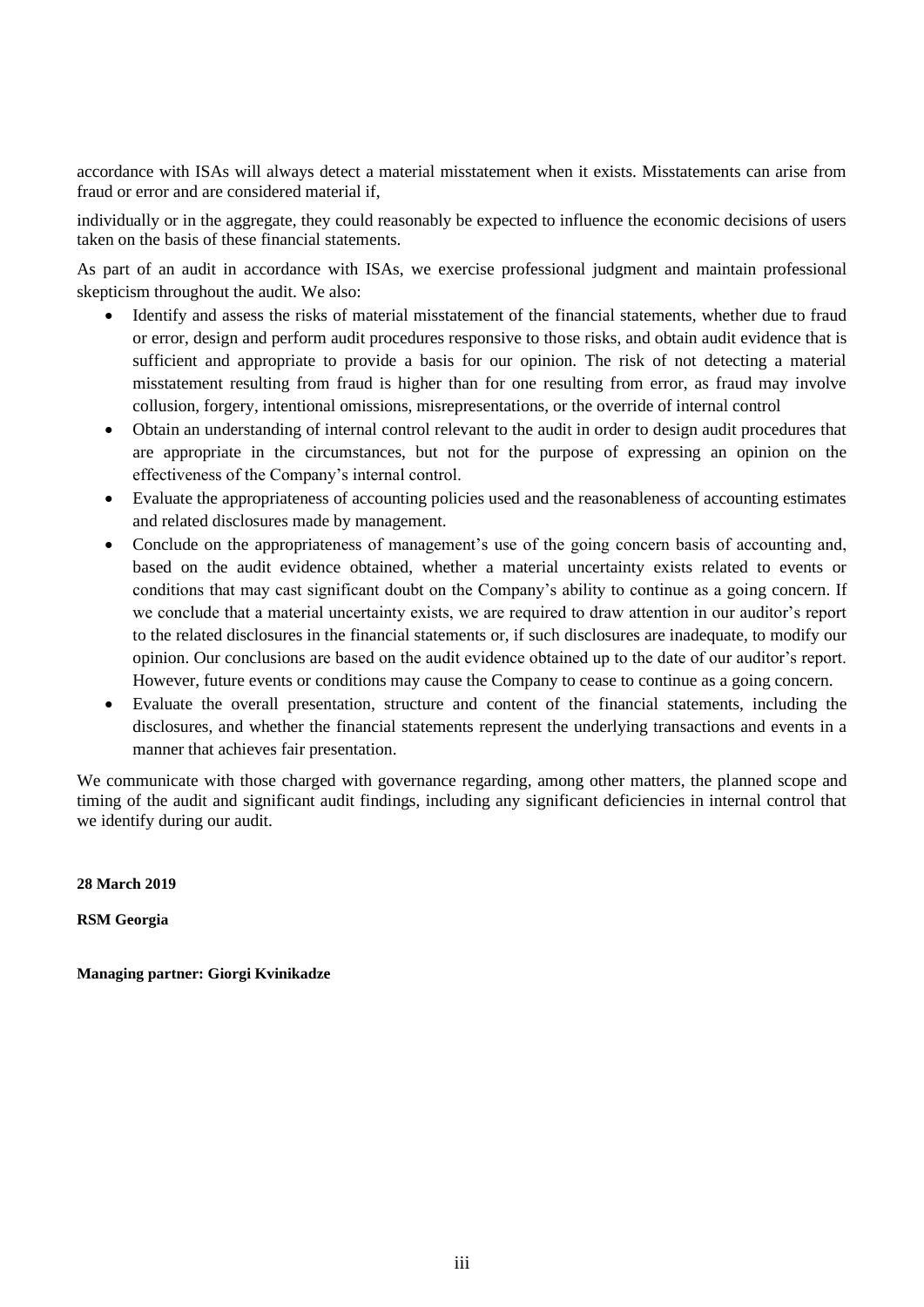# **STATEMENT OF PROFIT AND LOSS AND OTHER COMPREHENSIVE INCOME FOR THE YEAR ENDED 31 DECEMBER 2019**

|                                       |             | 2018       | 2017      |
|---------------------------------------|-------------|------------|-----------|
|                                       | <b>Note</b> | Gel        | Gel       |
| Fee and commission income             | 3           | 84,740     | 78,890    |
| Other operating income                | 3           | 12,000     | 12,030    |
| <b>Total operating Income</b>         |             | 96,740     | 90,920    |
| Salary expenses                       |             | (285, 437) | (153,029) |
| Rent expenses                         |             | (18, 575)  | (18, 168) |
| Consulting fees                       |             | (7,031)    | (19,605)  |
| Depreciation and amortization expense | 8,9         | (2,972)    | (2,664)   |
| Representative Expenses               |             | (2,354)    | (150)     |
| Other operating Expenses              | 4           | (22, 954)  | (13,511)  |
| Financial assets impairment           | 7           | (1,922)    |           |
| reserve (expense)/recovery            |             |            |           |
| Finance Income                        | 5           | 53,464     | 36,298    |
| Net foreign gain/(loss)               | 6           | 17,389     | (45, 872) |
| <b>Loss Before Tax</b>                |             | (173, 652) | (125,781) |
| Profit Tax Expense                    |             |            |           |
| <b>Loss For the Year</b>              |             | (173, 652) | (125,781) |
| <b>Other Comprehensive</b>            |             |            |           |
| <b>Income</b>                         |             |            |           |
| Other Comprehensive Income            |             |            |           |
| for the year                          |             |            |           |
| <b>Total Comprehensive Income</b>     |             |            |           |
| for the year                          |             | (173, 652) | (125,781) |
| <b>Erning Per Share</b>               |             |            |           |
| <b>Basic</b>                          | 15          | (0.0043)   | (0.0031)  |

| Gaioz Sanadze  | <b>General Director</b>   |  |
|----------------|---------------------------|--|
| Nino Khurdiani | <b>Financial Director</b> |  |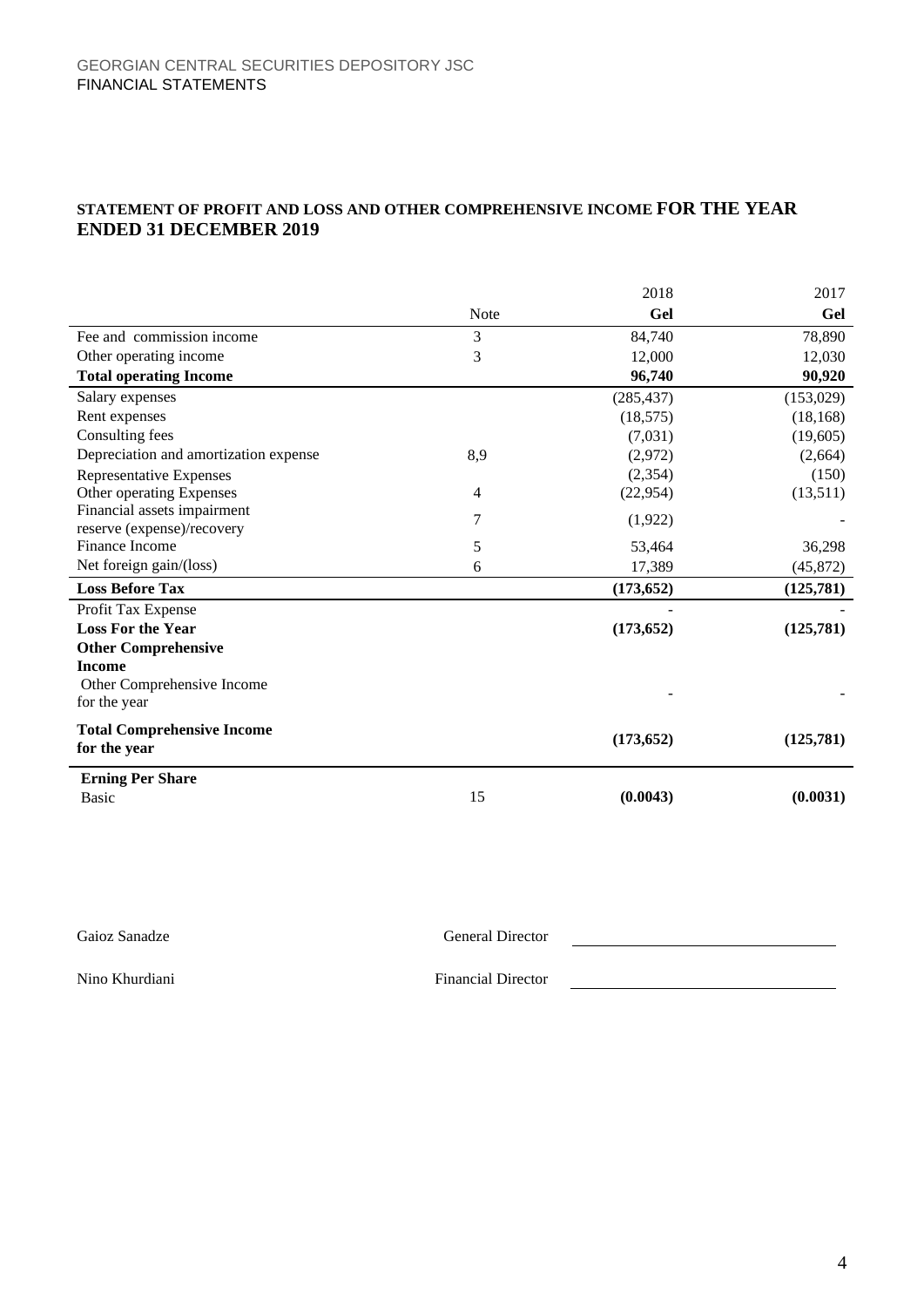#### **STATEMENT OF FINANCIAL POSITION AS AT 31 DECEMBER 2018**

|                                              | <b>Note</b> | 31.12.2018 | 31.12.2017 |
|----------------------------------------------|-------------|------------|------------|
| Assets                                       |             | Gel        | Gel        |
| <b>Non-Current Assets</b>                    |             |            |            |
| Property and equipment                       | 8           | 4,416      | 5,619      |
| Intangible assets                            | 9           | 6,244      |            |
| Held to maturity financial asset             | 10          | 705,207    | 690,775    |
| Prepayments for purchase of intangible asset | 11          | 287,929    | 287,929    |
| <b>Total non-current assets</b>              |             | 1,003,796  | 984,323    |
| <b>Current assets</b>                        |             |            |            |
| Income Tax asset                             |             | 7,656      | 4,897      |
| Trade and other receviables                  | 12          | 18,324     | 13,368     |
| Cash and cash equivalents                    | 13          | 61,790     | 269,266    |
| <b>Total current assets</b>                  |             | 87,770     | 287,531    |
| <b>Total assets</b>                          |             | 1,091,566  | 1,271,854  |
| <b>Equity and Liabilities</b>                |             |            |            |
| <b>Equity</b>                                |             |            |            |
| Share Capital                                | 14          | 405,699    | 405,699    |
| Share premium                                | 14          | 809,501    | 809,501    |
| Retained earnings                            |             | (126, 024) | 54,536     |
| <b>Total Equity</b>                          |             | 1,089,176  | 1,269,736  |
| <b>Non-current liabilities</b>               |             |            |            |
| <b>Total Non-current liabilities</b>         |             |            |            |
| <b>Current Liabilities</b>                   |             |            |            |
| Trade and other liabilities                  |             | 2,390      | 2,118      |
| <b>Total current Liabilities</b>             |             | 2,390      | 2,118      |
| <b>Total liabilities</b>                     |             | 2,390      | 2,118      |
| <b>Total Equity and Liabilities</b>          |             | 1,091,566  | 1,271,854  |

Gaioz Sanadze General Director

Nino Khurdiani Financial Director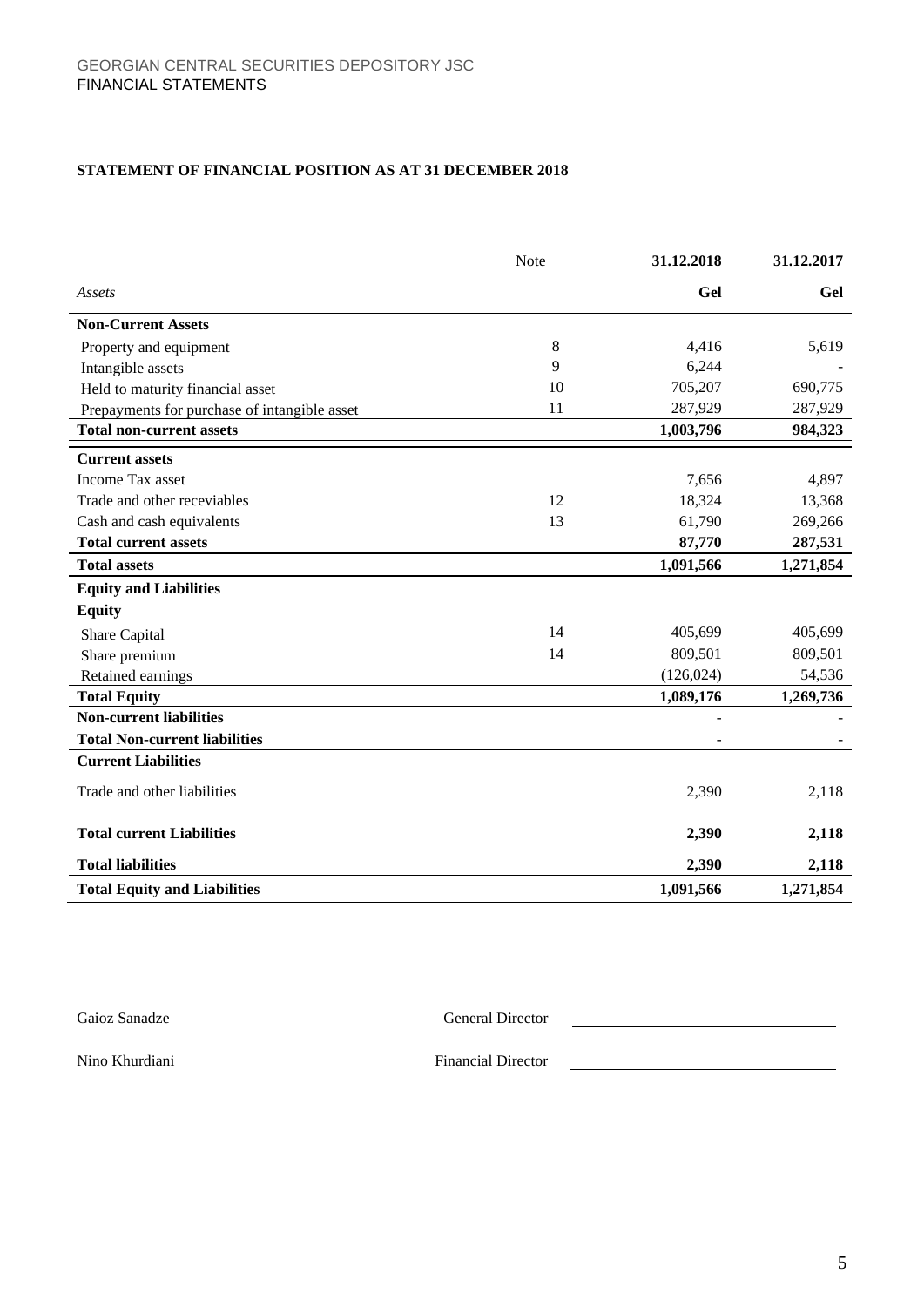#### **STATEMENT OF CHANGES IN EQUITY FOR THE YEAR ENDED 31 DECEMBER 2019**

|                                                           | Share capital | <b>Share Premium</b> | Retained earning | <b>Total Equity</b> |
|-----------------------------------------------------------|---------------|----------------------|------------------|---------------------|
| <b>Note</b>                                               | Gel           | Gel                  | Gel              | Gel                 |
| At 31 December 2016                                       | 405,699       | 809,501              | 180,317          | 1,395,517           |
| Loss for the year                                         |               |                      | (125,781)        | (125,781)           |
| Other comprehensive income<br>for the year                |               |                      |                  |                     |
| Comprehensive income for<br>the year                      |               |                      |                  |                     |
| At 31 December 2017                                       | 405,699       | 809,501              | 54,536           | 1,269,736           |
| <b>Effect of changes in</b><br>accounting policy (Note 2) |               |                      | (6,908)          | (6,908)             |
| At 1 January 2018                                         | 405,699       | 809,501              | 47,628           | 1,262,828           |
| Loss for the year                                         |               |                      | (173, 652)       | (173, 652)          |
| Other comprehensive income                                |               |                      |                  |                     |
| for the year                                              |               |                      |                  |                     |
| Comprehensive income for                                  |               |                      |                  |                     |
| the year                                                  |               |                      |                  |                     |
| At 31 December 2018                                       | 405,699       | 809,501              | (126, 024)       | 1,089,176           |

Gaioz Sanadze General Director

Nino Khurdiani **Financial Director** 

**STATEMENT OF CASH FLOWS FOR THE YEAR ENDED 31 DECEMBER 2018**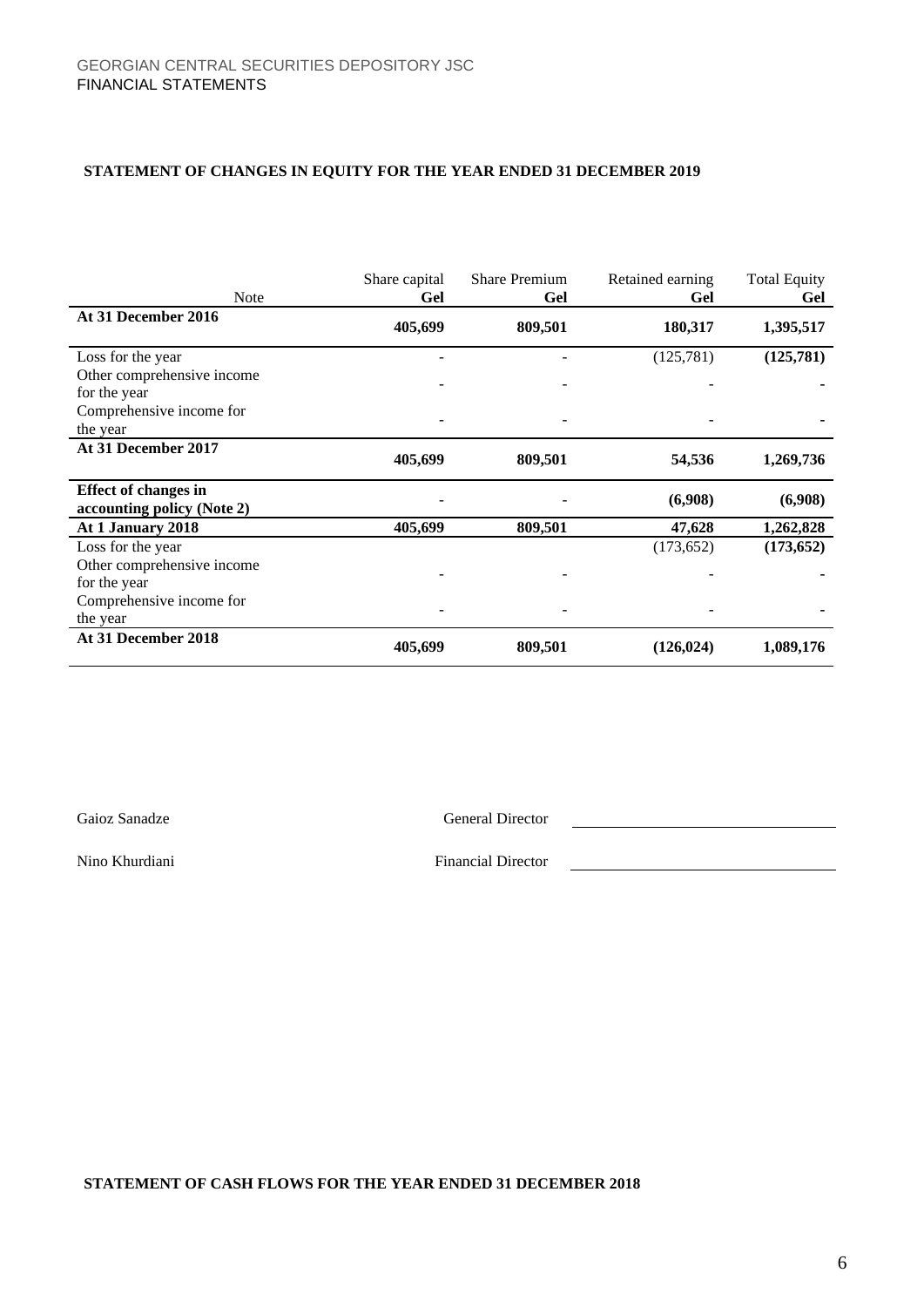|                                                                   |             | 2018       | 2017        |
|-------------------------------------------------------------------|-------------|------------|-------------|
|                                                                   | <b>Note</b> | Gel        | Gel         |
| <b>Cash Flow from operating Activities</b>                        |             |            |             |
| Cash received from customers                                      |             | 95,438     | 88,142      |
| Cash outflow to suppliers and salary payments                     |             | (344, 224) | (204, 407)  |
| Net cash generated by (used in) operating activities              |             | (248, 786) | (116, 265)  |
| Cash received from interest                                       | 5           | 53,831     | 19,386      |
| Net cash generated by (used in) operating activities              |             | (194, 955) | (96, 879)   |
| <b>CASH FLOWS FROM INVESTING ACTIVITIES</b>                       |             |            |             |
| Net increase held to maturity financial assets                    | 10          |            | (673, 972)  |
| Prepayments for purchase of intangible asset                      | 9           | (6,350)    | (287, 929)  |
| Acquisition of Intengibe assets                                   |             |            |             |
| Acquisition of property plant and equipment                       | 8           | (1,663)    | (852)       |
| Net cash used in investing activities                             |             | (8,013)    | (962, 753)  |
| CASH FLOWS FROM FINANCING ACTIVITIES                              |             |            |             |
| <b>Cash and cash Equivalents</b>                                  |             |            |             |
| At 1 January                                                      | 13          | 269,266    | 1,374,771   |
| Net increase in the year                                          |             | (202,968)  | (1,059,633) |
| Effect of exchange rate changes on cash and cash equivalents held | 13          | (4,508)    | (45, 872)   |
| At 31 December                                                    |             | 61,790     | 269,266     |

Gaioz Sanadze General Director

Nino Khurdiani **Financial Director**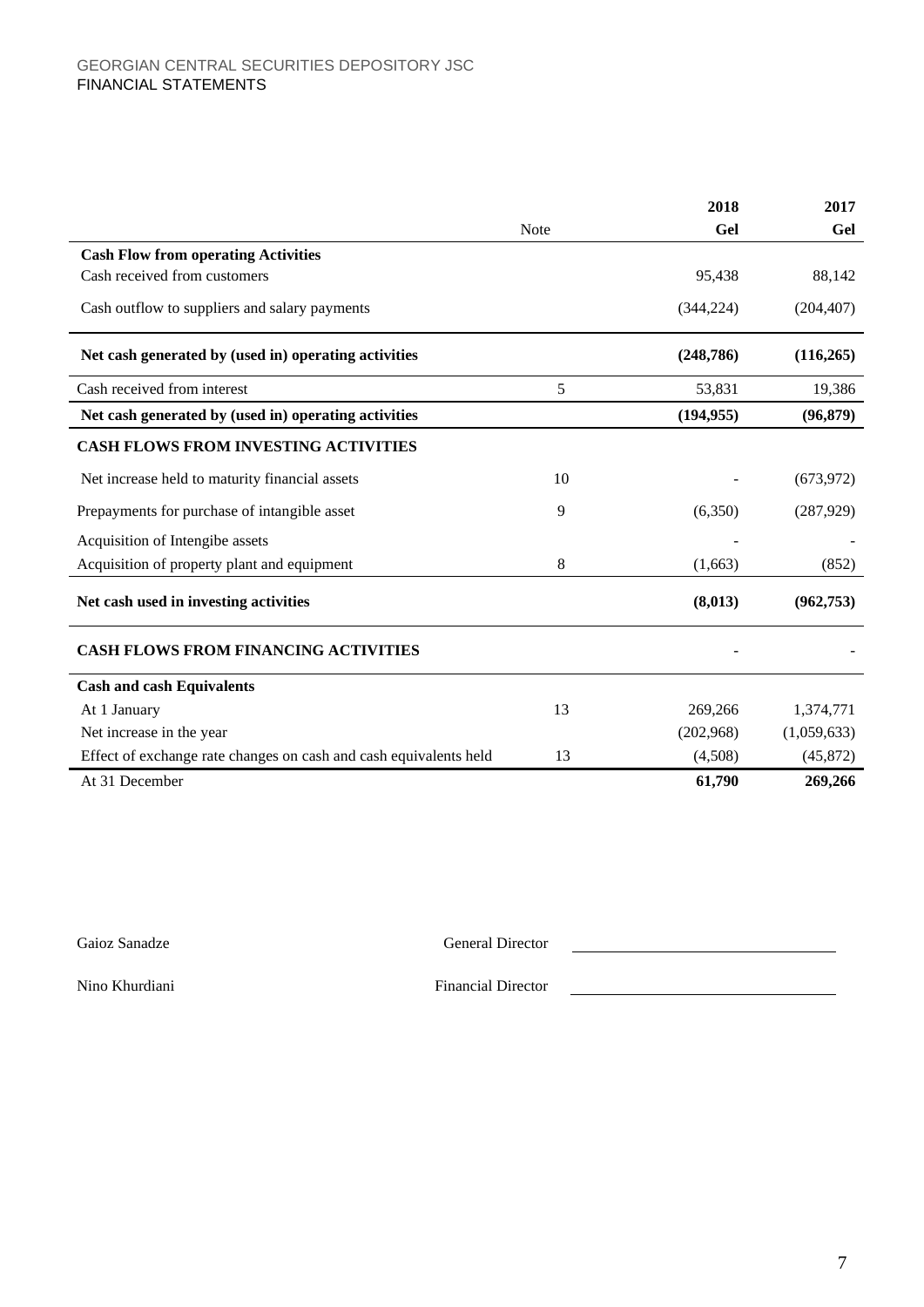## **NOTES**

## 1 GENERAL INFORMATION

Georgian Central Securities Depository JSC (hereinafter - "Company"), was established on 1 November 1999 according to the legislation of Georgia.

The Company's main activity is holding member's securities in nominee ownership, provision of clearing and settlement operations with these securities, and provision of other types of services permitted by Georgian legislation.

The founder of the company is the Georgian Stock Exchange JSC (hereinafter – "Founder").

In December of 2016 the Company issued 304,499 new shares with a par value of GEL 1 per share and a selling price of GEL 3.62 per share. All shares were sold to Tbilisi Stock exchange JSC, for a total of GEL 1,103,200. As a result, the Company's share capital and share premium have increased by GEL 304,499 and GEL 798,701 respectively.

As of December 31, 2018 and 2017, "Georgian Stock Exchange" JSC owns 24.64% shares of the company and "Tbilisi Stock Exchange" JSC owns 75,06% of the company and other shareholders owns 0,3% shares. Meanwhile, "Georgian stock exchange" JSC owns 35.22% of shares in the "Tbilisi Stock Exchange"JSC, and accordingly indirectly owns 26.4% of the company's shares.

#### **Main Shareholders**

As at 31 December 2018 and 2017, the company's share ownership was as follows:

Georgian Stock Exchange JSC owns - 24.64%;

Tbilisi Stock Exchange" JSC - 75.06%;

Others  $-0.3%$ 

## 2 SUMMARY OF SIGNIFICANT ACCOUNTING POLICIES

#### **(A) BASIS OF PREPARATION**

These financial statements have been prepared on a going concern basis and in accordance with International Financial Reporting Standards ("IFRS"), being standards and interpretations issued by the International Accounting Standards Board ("IASB"), in force at 31 December 2018.

The financial statements comprise a statement of profit and loss and other comprehensive income, a statement of financial position, a statement of changes in equity, a statement of cash flows, and explanatory notes.

The Company presents the profit and loss items using the classification by nature of expenses. The Company believes this method provides more useful information to the readers of the financial statements as it better reflects the way operations are managed from a business point of view. The format of the statement of financial position is based on a current / non-current distinction.

## **Depository activities**

The Company provides depository services to its customers, which include transactions with securities on their depository accounts. Assets accepted and liabilities incurred under the depository activities are not included in the Company's Financial Statements. The Company accepts the operational risk on these activities, but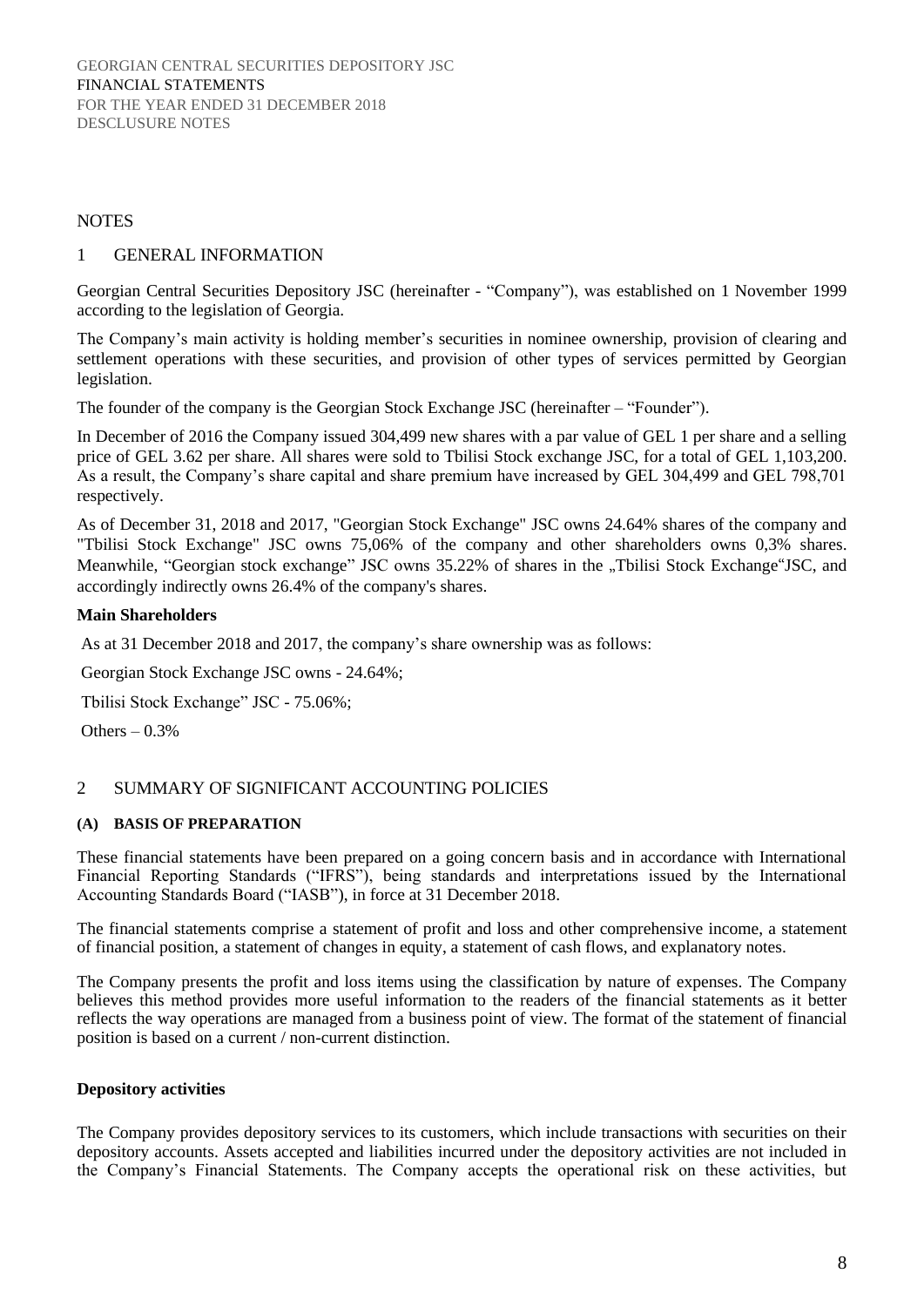GEORGIAN CENTRAL SECURITIES DEPOSITORY JSC FINANCIAL STATEMENTS FOR THE YEAR ENDED 31 DECEMBER 2018 DESCLUSURE NOTES

Company's customers bear the credit and market risks associated with such operations. Revenue from provision of depository services is recognised at the time when services are provided.

#### **Measurement bases**

The financial statements have been prepared under the historical cost convention, unless mentioned otherwise in the accounting policies below. Historical cost is generally based on the fair value of the consideration given in exchange for assets.

Fair value is the price that would be received to sell an asset or paid to transfer a liability in an orderly transaction between market participants at the measurement date. When measuring the fair value of an asset or a liability, the Company uses market observable data to the extent possible. If the fair value of an asset or a liability is not directly observable, it is estimated by the Company using valuation techniques that maximise the use of relevant observable inputs and minimise the use of unobservable inputs (eg. by use of the market comparable approach that reflects recent transaction prices for similar items, discounted cash flow analysis, or option pricing models refined to reflect the issuer's specific circumstances). Inputs used are consistent with the characteristics of the asset / liability that market participants would take into account.

Fair values are categorised into different levels in a fair value hierarchy based on the degree to which the inputs to the measurement are observable and the significance of the inputs to the fair value measurement in its entirety:

• Level 1 fair value measurements are those derived from quoted prices (unadjusted) in active markets for identical assets or liabilities.

Level 2 fair value measurements are those derived from inputs other than quoted prices included within Level 1 that are observable for the asset or liability, either directly (ie as prices) or indirectly (ie derived from prices).

Level 3 fair value measurements are those derived from valuation techniques that include inputs for the asset or liability that are not based on observable market data (unobservable inputs).

Transfers between levels of the fair value hierarchy are recognised by the Company at the end of the reporting period during which the change occurred.

#### **New or amended Accounting Standards and Interpretation adopted**

The following Accounting Standards and Interpretations are most relevant to the company:

## *IFRS 9 Financial Instruments:*

The company has adopted IFRS 9 from 1 January 2018. The standard introduced new classification and measurement models for financial assets. A financial asset shall be measured at amortised cost if it is held within a business model whose objective is to hold assets in order to collect contractual cash flows which arise on specified dates and that are solely principal and interest. A debt investment shall be measured at fair value through other comprehensive income if it is held within a business model whose objective is to both hold assets in order to collect contractual cash flows which arise on specified dates that are solely principal and interest as well as selling the asset on the basis of its fair value. All other financial assets are classified and measured at fair value through profit or loss unless the entity makes an irrevocable election on initial recognition to present gains and losses on equity instruments (that are not held-for-trading or contingent consideration recognised in a business combination) in other comprehensive income ('OCI'). Despite these requirements, a financial asset may be irrevocably designated as measured at fair value through profit or loss to reduce the effect of, or eliminate, an accounting mismatch. For financial liabilities designated at fair value through profit or loss, the standard requires the portion of the change in fair value that relates to the entity's own credit risk to be presented in OCI (unless it would create an accounting mismatch). New simpler hedge accounting requirements are intended to more closely align the accounting treatment with the risk management activities of the entity. New impairment requirements use an 'expected credit loss' ('ECL') model to recognise an allowance. Impairment is measured using a 12-month ECL method unless the credit risk on a financial instrument has increased significantly since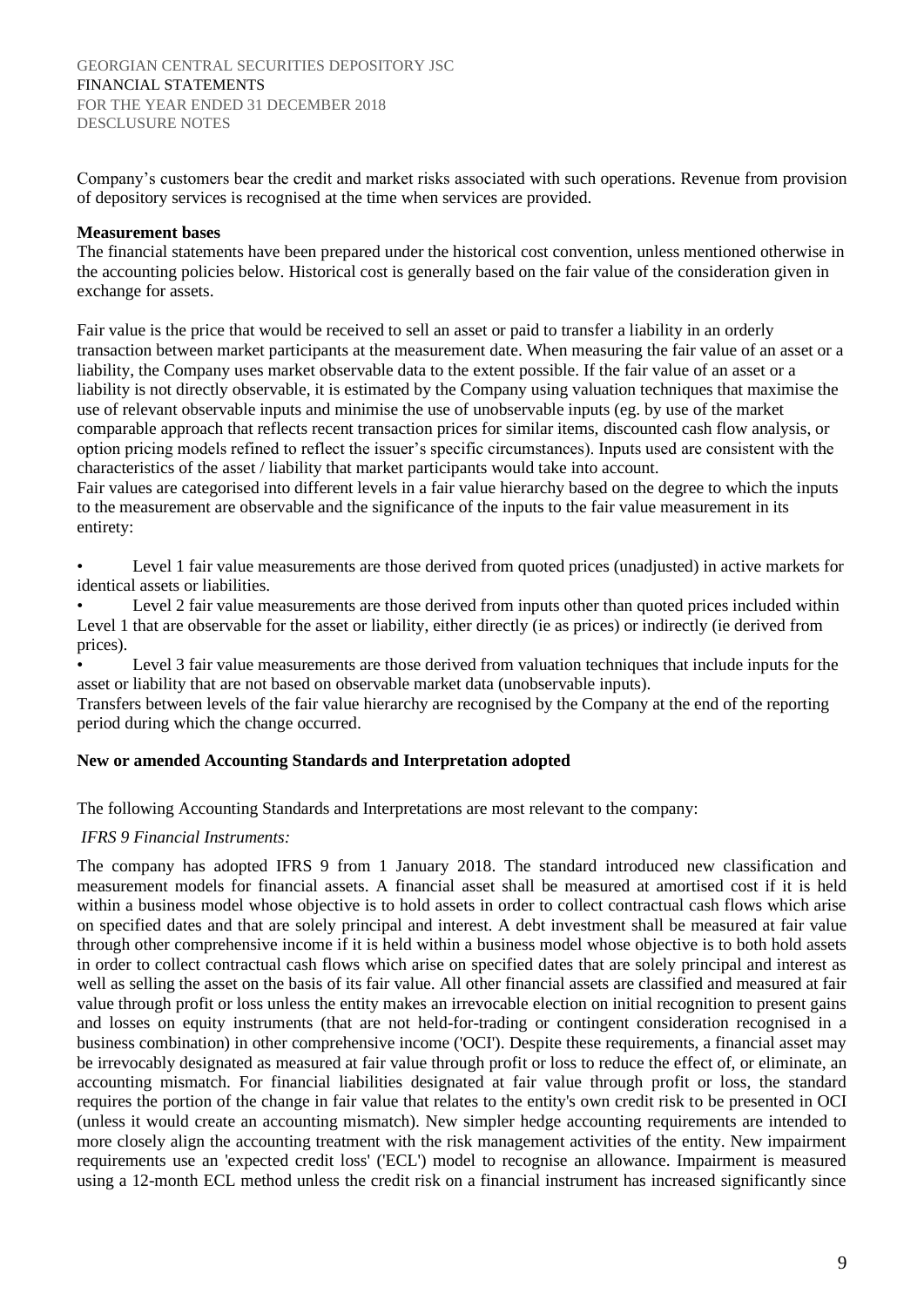initial recognition in which case the lifetime ECL method is adopted. For receivables, a simplified approach to measuring expected credit losses using a lifetime expected loss allowance is available.

#### *IFRS 15 Revenue from Contracts with Customers*:

The company has adopted IFRS 15 from 1 January 2018. The standard provides a single comprehensive model for revenue recognition. The core principle of the standard is that an entity shall recognise revenue to depict the transfer of promised goods or services to customers at an amount that reflects the consideration to which the entity expects to be entitled in exchange for those goods or services. The standard introduced a new contractbased revenue recognition model with a measurement approach that is based on an allocation of the transaction price. This is described further in the accounting policies below. Credit risk is presented separately as an expense rather than adjusted against revenue. Contracts with customers are presented in an entity's statement of financial position as a contract liability, a contract asset, or a receivable, depending on the relationship between the entity's performance and the customer's payment. Customer acquisition costs and costs to fulfil a contract can, subject to certain criteria, be capitalised as an asset and amortised over the contract period.

#### **Effect of transition**

IFRS 9 and IFRS 15 were adopted using the modified retrospective approach and as such comparatives have not been restated. The impact of adoption as at 1 January 2018 was as follows:

| <b>Area of Financial Statements</b>                                           | 1 January 2018 |
|-------------------------------------------------------------------------------|----------------|
| Allowance for impairment of financial assets (expenses)/retention<br>(IFRS 9) | 6.908          |
| Income (IFRS $15$ )                                                           |                |
| Impact on opening retained profits as at 1 January 2018                       | 6.908          |

The detail reconsilation for financial instuments (IFRS 9) is presented bellow:

|                              | IAS 39 carrying<br>amount as at 31<br>December 2017 | <b>Reclassifications</b> | Remeasurment | <b>IFRS</b> 9 carrying<br>amount as at 1<br><b>January 2018</b> |
|------------------------------|-----------------------------------------------------|--------------------------|--------------|-----------------------------------------------------------------|
| <b>Amortised Cost</b>        | GEL                                                 | GEL                      | GEL          | GEL                                                             |
| Trade receivables            | 13,368                                              | $\overline{\phantom{a}}$ |              | 13,368                                                          |
| Investments Held to maturity | 690.775                                             | $\overline{\phantom{0}}$ | (6.908)      | 683,867                                                         |
| <b>Total</b>                 | 704,143                                             | $\sim$                   | (6,908)      | 697,235                                                         |

The measurement category has not been changed due to new IFRS, the financial assets presented above table was measured at amortised cost and still remains with the same category, however the differences is coused in measurement of allowances, as far as new impairment requirements use an 'expected credit loss' ('ECL') model to recognise an allowance, rather than allowance based on knowm actual events as it was used by previous IAS 39.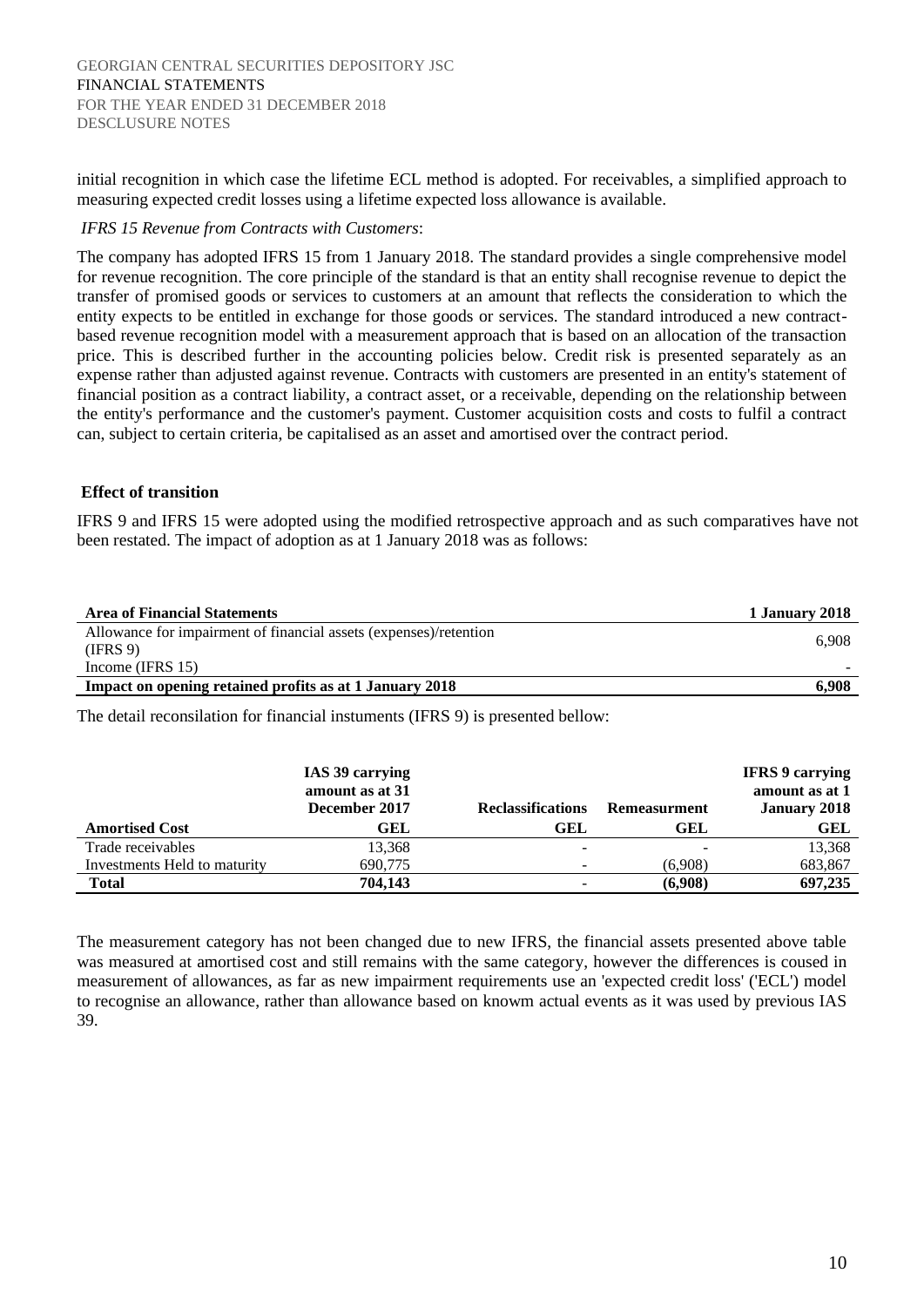#### GEORGIAN CENTRAL SECURITIES DEPOSITORY JSC FINANCIAL STATEMENTS FOR THE YEAR ENDED 31 DECEMBER 2018 DESCLUSURE NOTES

Comparision of financial statements areas for the year ended 31 December 2018 by new and old standards.

|                                                                    | <b>New Standards</b> | <b>Old Standards</b> | <b>Difference</b> |
|--------------------------------------------------------------------|----------------------|----------------------|-------------------|
| Fee and commission income                                          | 96,740               | 96,740               |                   |
| Allowance for impairment of financial assets<br>expenses/retention | (1,922)              | (1,105)              | (817)             |
| Income and other income                                            | 53,464               | 53,464               |                   |
| Net foreign gain/(loss)                                            | 17,388               | 17,388               |                   |
| General and administrative expenses                                | (339, 323)           | (339,323)            |                   |
| <b>Loss before Tax</b>                                             | (173, 653)           | (172, 836)           | (817)             |
| Loss for the year                                                  | (173, 653)           | (172, 836)           | (817)             |
| Trade and other receivables                                        | 18,324               | 18,997               | (673)             |
| Investments held for maturity                                      | 705,207              | 712,259              | (7,052)           |
| Other assets                                                       | 368,035              | 368,035              |                   |
| <b>Total assets</b>                                                | 1,091,566            | 1,099,291            | (7, 725)          |
| Liabilities                                                        | 2,390                | 2,390                |                   |
| <b>Total liabilities</b>                                           | 2,390                | 2,390                |                   |
| <b>Net assets</b>                                                  | 1,089,176            | 1,096,901            | (7, 725)          |

#### **New and amended standards in issue but not yet effective**

The Company has not applied the following new or amended standards that have been issued by the IASB but are not yet effective for the financial year beginning 1 January 2018.

The Management anticipate that the new standards and amendments will be adopted in the Company's financial statements when they become effective. The Company has assessed, where practicable, the potential effect of all these new standards and amendments that will be effective in future periods.

IFRS 16 Leases (issued in January 2016) - The Standard, effective for annual periods beginning on or after 1 January 2019 (earlier application permitted only if IFRS 15 also applied), replaces IAS 17 and its Interpretations. The biggest change introduced is that almost all leases will be brought onto lessees' balance sheets under a single model (except leases of less than 12 months and leases of low-value assets), eliminating the distinction between operating and finance leases. Lessor accounting, however, remains largely unchanged and the distinction between operating and finance leases is retained. The Directors anticipate that IFRS 16 will be adopted in the Company's financial statements when it becomes mandatory, However, as the Management is still in the process of assessing the full impact of the application of IFRS 16 on the Company's financial statements, it is not practicable to provide a reasonable financial estimate of the effect until the Management complete the detailed review.

IFRS 17 Insurance Contracts (issued in May 2017) - The Standard that replaces IFRS 4, effective for annual periods beginning on or after 1 January 2021 (earlier application permitted only if IFRS 9 and IFRS 15 also applied), requires insurance liabilities to be measured at a current fulfilment value and provides a more uniform measurement and presentation approach for all insurance contracts. These requirements are designed to achieve the goal of consistent, principle-based accounting for insurance contracts, giving a basis for users of financial statements to assess the effect that insurance contracts have on the entity's financial position, financial performance and cash flows. It also requires similar principles to be applied to reinsurance contracts held and investment contracts with discretionary participation features issued. As the Company has neither issued insurance contracts nor held reinsurance contracts, the Standard is not expected to have an effect on its financial statements.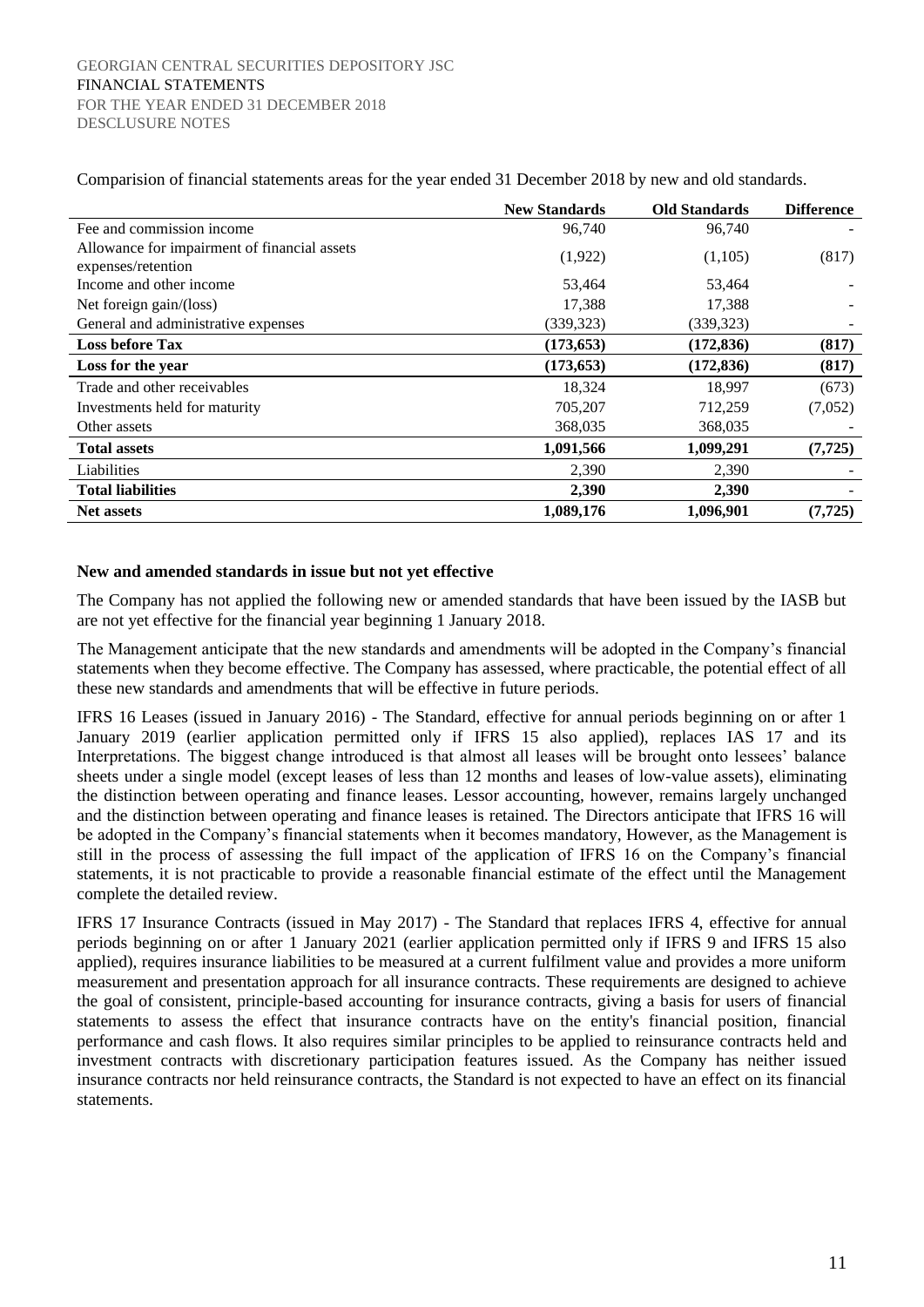#### **(B) Recognition of Revenue and Expendutures**

#### *(a) Revenue is recognized on accrual basis.*

Revenue from rendering services is recognised when the amount of revenue can be measured reliably; it is probable that future economic benefits will flow to the entity; the stage of completion of the transaction at the end of the reporting period can be measured reliably; and the costs incurred for the transaction and the costs to complete the transaction can be measured reliably. Revenue is measured at the fair value of the consideration received or receivable, net of discounts and value added tax collected on behalf of the government of Georgia. For each contract the Company takes the following steps: Identifies the controcat existence, identifies the performance obligations, determines the transaction price, allocates the transaction price to each performance obligation and recognizes the revenenu only when the all performance obligation is fulfilled in a manner of transferring all promised good or service.

Interest income and expense are recorded for all debt instruments on an accrual basis using the effective interest method. This method defers, as part of interest income or expense, all fees paid or received between the parties to the contract that are an integral part of the effective interest rate, transaction costs and all other premiums or discounts.

Fees integral to the effective interest rate include origination fees received or paid by the entity relating to the creation or acquisition of a financial asset or issuance of a financial liability, for example fees for evaluating creditworthiness, evaluating and recording guarantees or collateral, negotiating the terms of the instrument and for processing transaction documents.

#### *(b) Interest income*

Interest income is recognized on accrual basis according to effective interest rate.

#### **(C) Property, Plant and equipment**

Items of property and equipment are measured at cost less accumulated depreciation and any accumulated impairment losses.

Depreciation is charged so as to allocate the cost of assets less their residual values over their estimated useful lives as follows:

| Office equipment      | 20% straight-line method |
|-----------------------|--------------------------|
| Leasehold Improvement | 20% straight-line method |

If there is an indication that there has been a significant change in depreciation rate, useful life or residual value of an asset, the depreciation of that asset is revised prospectively to reflect the new expectations.

On disposal, the difference between the net disposal proceeds and the carrying amount of the item sold is recognised in profit or loss, and included in 'other income' or other operating expenses'.

#### **Leased assets**

Leases are classified as finance leases if substantially all the risks and rewards of ownership are transferred to the Company. All other leases are classified as operating leases.

Rentals payable under operating leases are charged to profit or loss on a straight-line basis over the lease term.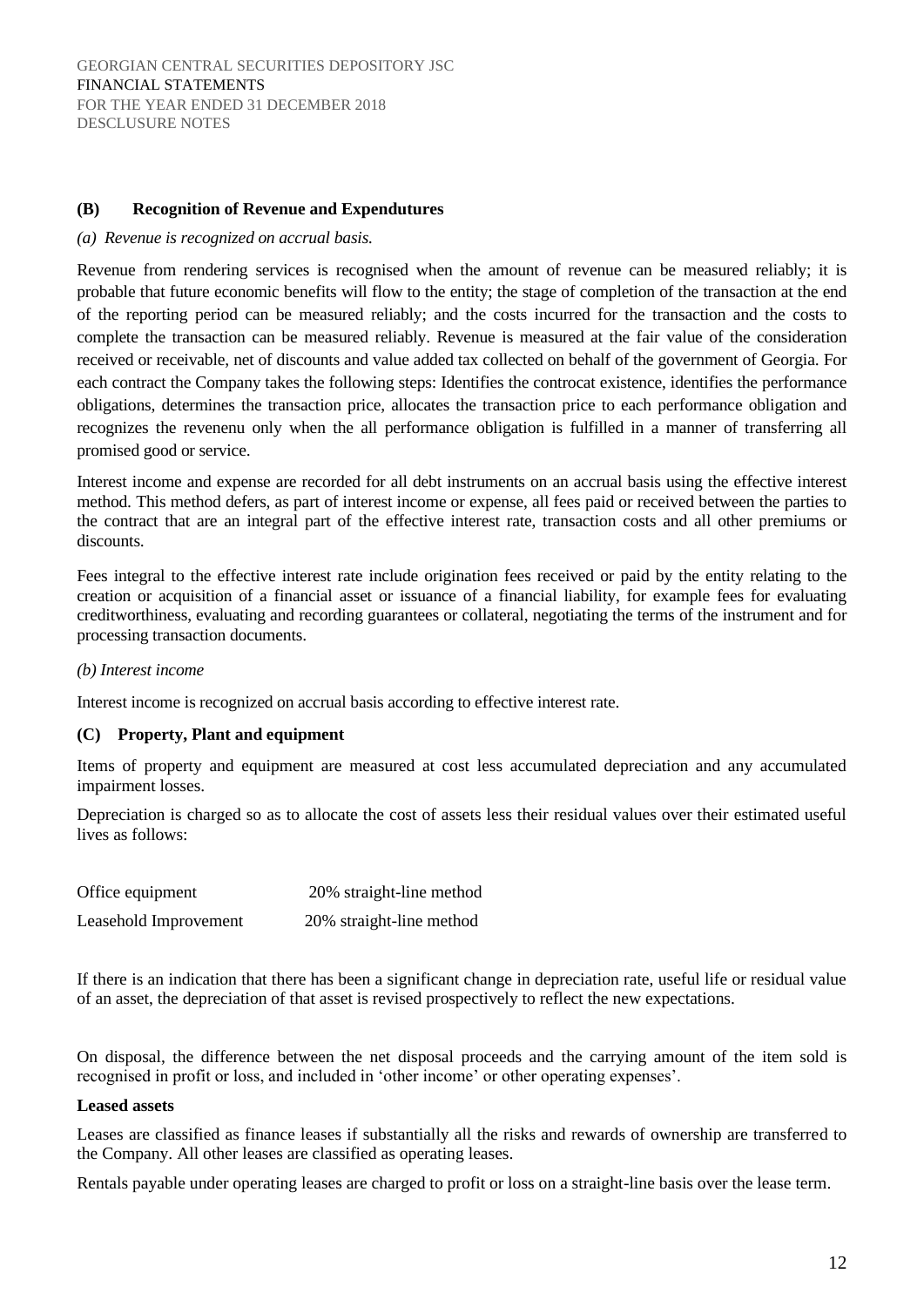Incentives to take out operating leases are credited to profit or loss, as a reduction of rental expense, on a straight-line basis over the lease term.

#### **(D) Intangible Assets**

On initial recognition, intangible assets acquired separately are measured at cost. The cost of a separately acquired intangible asset comprises its purchase price, including import duties and non-refundable purchase taxes, after deducting trade discounts and rebates and any directly attributable cost of preparing the asset for its intended use.

After initial recognition, intangible assets are carried at cost less any accumulated amortization and impairment losses. The estimated useful life and amortization method are revised at the end of each reporting period with the effect of any changes in estimate being accounted for on a prospective basis.

#### **Amortization**

For intangible assets with finite useful lives, amortisation is calculated so as to write off the cost of the asset, less its estimated residual value, over its useful economic life of ten years using straight line method.

Intangible assets with an indefinite useful life are not amortized, but subject to review for impairment as described below.

An intangible asset is derecognised on disposal, or when no future economic benefits are expected from use or disposal. Gains or losses arising from derecognition of an intangible asset - measured as the difference between the net disposal proceeds and the carrying amount of the asset - are recognised in profit or loss when the asset is derecognised.

#### **(E) IMPAIRMENT OF NON-FINANCIAL ASSETS**

#### **Impairment of property, plant and equipment and of intangible assets with finite useful lives**

The carrying amounts of such assets are reviewed at each reporting date for indications of impairment and where an asset is impaired, it is written down as an expense through the statement of profit or loss to its estimated recoverable amount. Recoverable amount is the higher of value in use and the fair value less costs of disposal of the individual asset or the cash-generating unit. The recoverable amount is determined for an individual asset, unless the asset does not generate cash inflows that are largely independent of those from other assets or groups of assets. If this is the case, recoverable amount is determined for the cash-generating unit to which the asset belongs.

Value in use is the present value of the estimated future cash flows of the asset / unit. Present values are computed using pre-tax discount rates that reflect the time value of money and the risks specific to the asset / unit whose impairment is being measured.

Impairment losses for cash-generating units are allocated first against the goodwill of the unit and then pro rata amongst the other assets of the unit. Subsequent increases in the recoverable amount caused by changes in estimates are credited to profit or loss to the extent that they reverse the impairment.

#### **(F) Financial Instruments**

#### **Initial recognition and measurement**

The Company recognises a financial asset or a financial liability in the statement of financial position when, and only when, it becomes a party to the contractual provisions of the instrument. On initial recognition, the Company recognises all financial assets and financial liabilities at fair value. The fair value of a financial asset / liability on initial recognition is normally represented by the transaction price. The transaction price for financial assets / liabilities other than those classified at fair value through profit or loss includes the transaction costs that are directly attributable to the acquisition / issue of the financial instrument. Transaction costs incurred on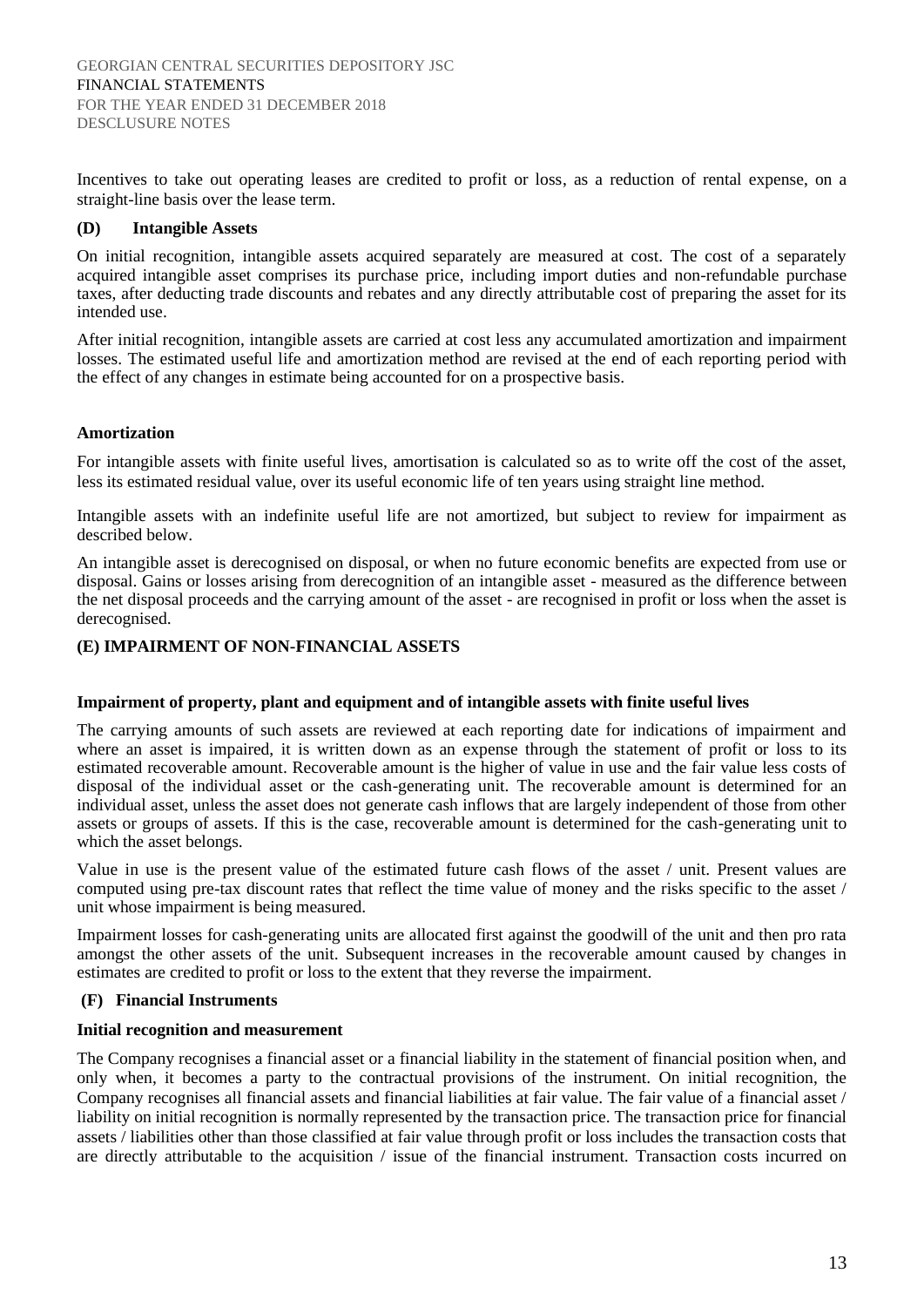acquisition of a financial asset and issue of a financial liability classified at fair value through profit or loss are expensed immediately.

#### **Subsequent measurement of financial assets**

Subsequent measurement of financial assets depends on their classification on initial recognition. The Company classifies financial assets in one of the following four categories:

A financial assets are measured at amortised cost if both of the following conditions are met: (a) the financial asset is held within a business model whose objective is to hold financial assets in order to collect contractual cash flows and (b) the contractual terms of the financial asset give rise on specified dates to cash flows that are solely payments of principal and interest on the principal amount outstanding.

A financial assets are measured at fair value through other comprehensive income if both of the following conditions are met: (a) the financial asset is held within a business model whose objective is achieved by both collecting contractual cash flows and selling financial assets and (b) the contractual terms of the financial asset give rise on specified dates to cash flows that are solely payments of principal and interest on the principal amount outstanding.

All other financial assets are classified and measured at at fair value through orfit or loss unless the Compnay makes an irrevocable election at initial recognition for particular investments in equity instruments that would otherwise be measured at fair value through profit or loss to present subsequent changes in fair value in other comprehensive income.

#### **Impairment of financial assets**

The Company recognises a loss allowance for expected credit losses on financial assets which are either measured at amortised cost or fair value through other comprehensive income. The measurement of the loss allowance depends upon the company's assessment at the end of each reporting period as to whether the financial instrument's credit risk has increased significantly since initial recognition, based on reasonable and supportable information that is available, without undue cost or effort to obtain.

Where there has not been a significant increase in exposure to credit risk since initial recognition, a 12-month expected credit loss allowance is estimated. This represents a portion of the asset's lifetime expected credit losses that is attributable to a default event that is possible within the next 12 months. Where a financial asset has become credit impaired or where it is determined that credit risk has increased significantly, the loss allowance is based on the asset's lifetime expected credit losses. The amount of expected credit loss recognised is measured on the basis of the probability weighted present value of anticipated cash shortfalls over the life of the instrument discounted at the original effective interest rate.

For financial assets measured at fair value through other comprehensive income, the loss allowance is recognised within other comprehensive income. In all other cases, the loss allowance is recognised in profit or loss.

In addition, for trade receivables that are assessed not to be impaired individually, the Company assesses them collectively for impairment, based on the Company's past experience of collecting payments, an increase in the delayed payments in the portfolio, observable changes in economic conditions that correlate with default on receivables, etc.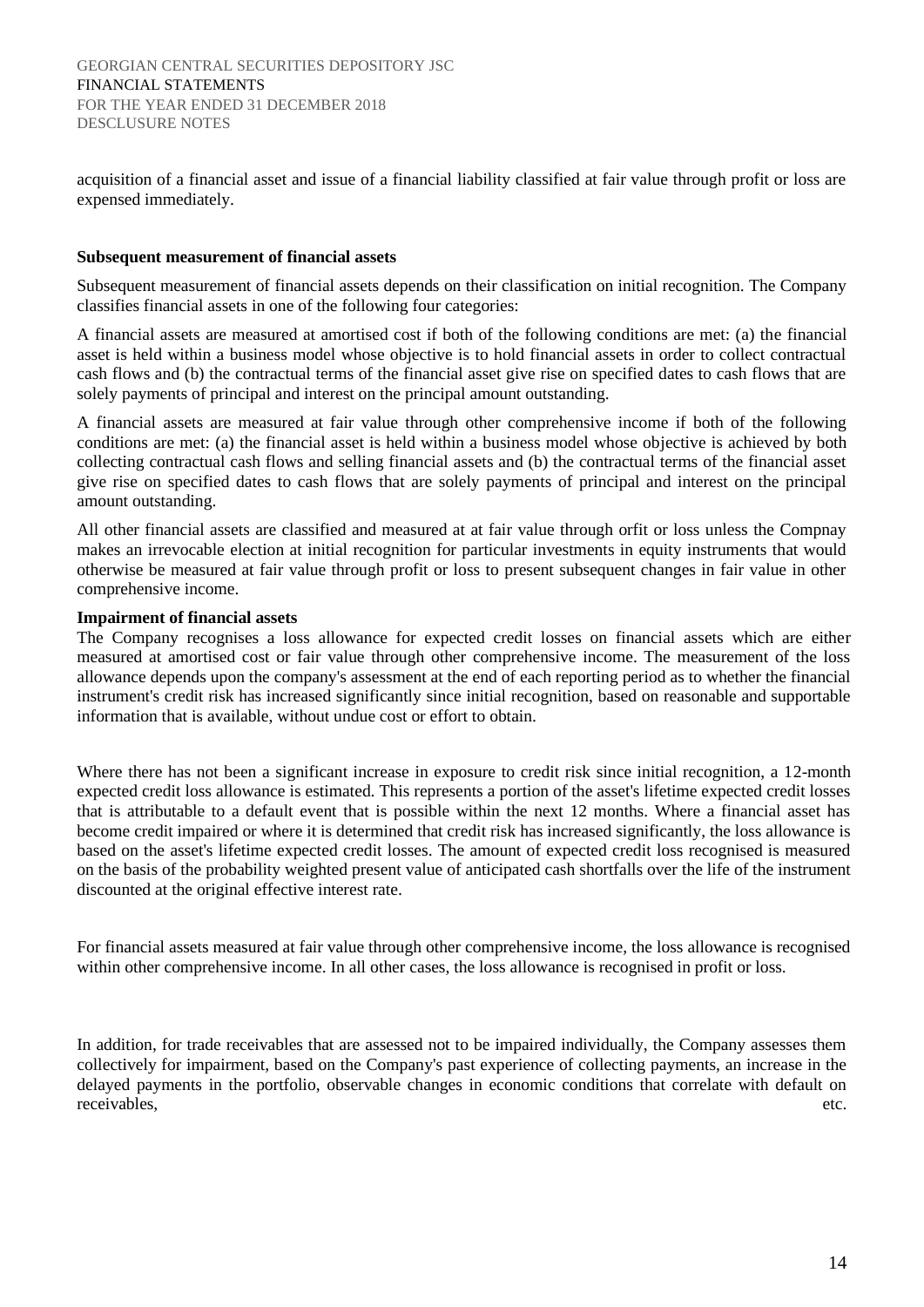| Days past due              | Less than 30<br>days | $31 - 60$ days | $61-90$ days | 91-180 days | More than 180<br>days |
|----------------------------|----------------------|----------------|--------------|-------------|-----------------------|
| Persentage of<br>allowance | 2%                   | 5%             | 25%          | 50%         | 100%                  |

The schedule for assessing imapriment allowance for trade receivables is presented bellow:

For financial assets measured at amortized cost, if the amount of the impairment loss decreases in a subsequent period and the decrease can be related objectively to an event occurring after the impairment was recognised, the previously recognised impairment loss is reversed (either directly or by adjusting the allowance account for trade receivables) through profit or loss. However, the reversal must not result in a carrying amount that exceeds what the amortized cost of the financial asset would have been had the impairment not been recognised at the date the impairment is reversed.

#### **Derecognition of financial assets**

Irrespective of the legal form of the transactions, financial assets are derecognised when they pass the "substance over form" based derecognition test prescribed by IFRS 9. That test comprises two different types of evaluations which are applied strictly in sequence:

- Evaluation of the transfer of risks and rewards of ownership
- Evaluation of the transfer of control

Whether the assets are recognised / derecognised in full or recognised to the extent of the Company's continuing involvement depends on accurate analysis which is performed on a specific transaction basis.

#### **Subsequent measurement of financial liabilities**

Subsequent measurement of financial liabilities depends on how they have been categorised on initial recognition. The Company classifies financial liabilities in one of the following two categories:

Liabilities at fair value through profit or loss (FVTPL) Liabilities are classified in this category when they are held principally for the purpose of selling or repurchasing in the near term (trading liabilities) or are derivatives (except for a derivative that is a designated and effective hedging instrument) or meet the conditions for designation in this category. All changes in fair value relating to liabilities at fair value through profit or loss are

charged to profit or loss as they arise.

For the years that ended on 31 December 2015 and 2014, the Company did not classify any financial liabilities as held for trading or designated as at fair value through profit or loss.

Other financial liabilities All liabilities which have not been classified in the previous category fall into this residual category. These liabilities are carried at amortized cost using the effective interest method. Typically, trade and other payables and borrowings are classified in this category. Items classified within trade and other payables are not usually remeasured, as the obligation is known with a high degree of certainty and settlement is short-term.

#### **Derecognition of financial liabilities**

A financial liability is removed from the Company's statement of financial position only when the liability is discharged, cancelled or expired (ie extinguished). The difference between the carrying amount of the financial liability derecognised and the consideration paid is recognised in profit or loss.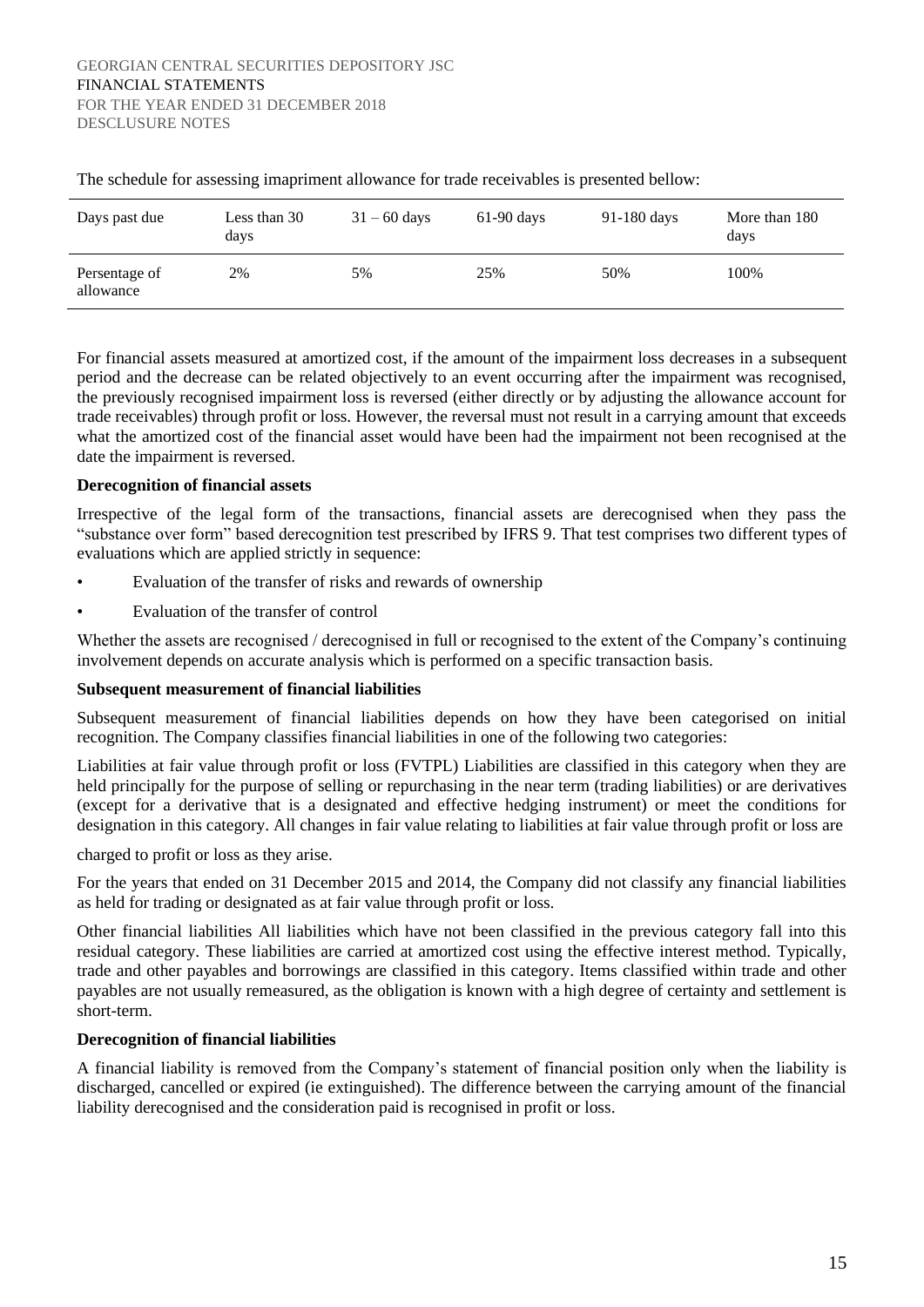#### **Cash and cash equivalents**

Cash and cash equivalents are items which are readily convertible to known amounts of cash and which are subject to an insignificant risk of changes in value.

#### **(H) Transactions in foreign currencies**

The functional currency of the Company is Georgian Lari ("GEL"). Transactions in foreign currencies are initially recorded in the functional currency using the official exchange rates of the National Bank of Georgia at the date of the transaction. Foreign currency monetary items at the reporting date are translated using the closing rate. All exchange differences arising on settlement are recognised in profit or loss.

The applicable exchange rates used were:

|                                                  | Official<br>currency rate of the<br>National Bank of Georgia |            |
|--------------------------------------------------|--------------------------------------------------------------|------------|
|                                                  | <b>USD</b>                                                   | <b>EUR</b> |
| Exchange rate as at 31 December 2017             | 2.59                                                         | 3.10       |
| Exchange rate as at 31 December 2018             | 2.68                                                         | 3.07       |
| Average rate for the year ended 31 December 2017 | 2.51                                                         | 2.83       |
| Average rate for the year ended 31 December 2018 | 2.53                                                         | 2.99       |

#### **(J) Income tax**

In accordance with the effective Georgian Tax Code, corporate income tax is not levied on profit earned but on the profit distributed as dividends. The amount of tax payable on a dividend distribution is calculated as 15/85 of the amount of the net distribution. The income tax payable on dividends is recognised as an expense in the period in which the dividends are declared, irrespective of the period in which the dividends are ultimately distributed. Because of the specific nature of the taxation system, companies registered in Georgia do not acquire deferred tax assets or incur deferred tax liabilities on temporary differences between the carrying amounts and tax bases of their assets and liabilities.

#### **(K) Provisions and contingencies**

Provisions are recognised when the Company has an obligation at the reporting date as a result of a past event; it is probable that the Company will be required to transfer economic benefits in settlement; and the amount of the obligation can be estimated reliably. Provisions are measured at the present value of the amount expected to be required to settle the obligation using a pre-tax rate that reflects current market assessments of the time value of money and the risks to a specific obligation. The increase in the provision due to the passage of time is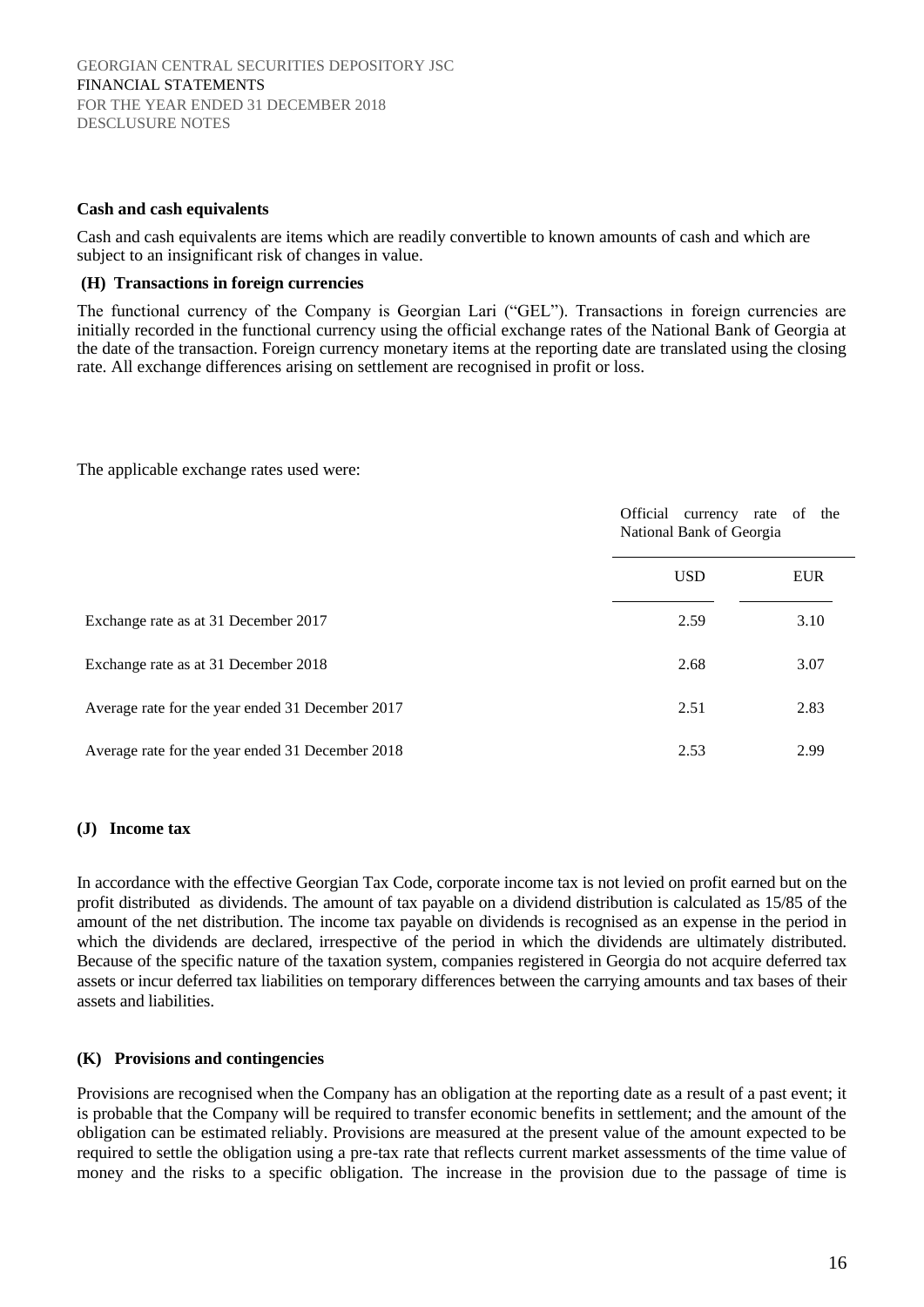recognised as interest expense. Provisions are not recognised for future operating losses. Contingent assets and contingent liabilities are not recognised.

#### **(L) Share capital**

Ordinary shares are recognised at par value and classified as 'share capital' in equity. Any amounts received from the issue of shares in excess of the par value are classified as 'share premium' in equity.

The cost of an entity's own equity instruments that it has reacquired are classified as "treasury shares" and is shown as a deduction from equity in the statement of financial position. When treasury shares are sold, reissued or written off they are credited to equity statement. As a result, no gain or loss on treasury shares is included in the statement of comprehensive income.

Dividends are recognised as a liability in the year in which they are declared.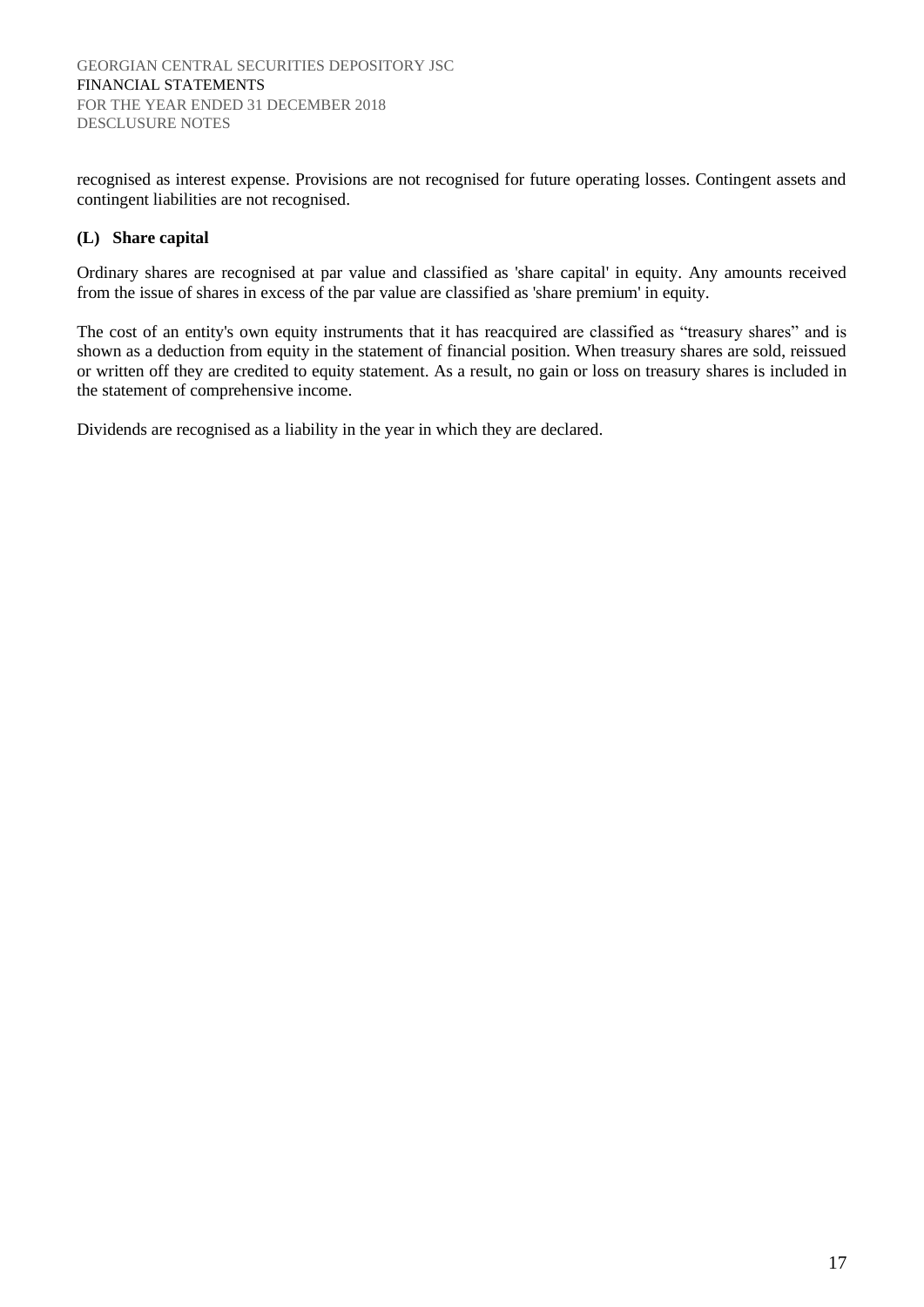# **3 FEE AND COMMISSION AND OTHER OPERATING INCOME**

|                                        | 2018   | 2017   |
|----------------------------------------|--------|--------|
|                                        | Gel    | Gel    |
| Commission income                      | 41,660 | 27,533 |
| Income from custodian service          | 28,840 | 38,772 |
| Custodian and brokerage membership fee | 14,240 | 12,585 |
| Other operating income                 | 12,000 | 12,030 |
| <b>TOTAL FEE AND COMMISSION INCOME</b> | 96,740 | 90,920 |

## **4 OTHER OPERATING EXPENSES**

|                                | 2018   | 2017   |
|--------------------------------|--------|--------|
|                                | Gel    | Gel    |
| Business trip expenses         | 4,990  | 2,507  |
| Utility expenses               | 4,560  | 3,804  |
| Software support               | 3,800  |        |
| Staff training                 | 3,214  |        |
| Insurance expnese              | 3,038  | 1,218  |
| Cleaning and service expenses  | 1,166  | 1,105  |
| Bank fee                       | 586    | 1,185  |
| Tax expenses                   |        | 2,628  |
| Other expenses                 | 1,602  | 1,064  |
| TOTAL OTHER OPERATING EXPENSES | 22,954 | 13,511 |

## **5 FINANCE INCOME**

|                                                         | 2018   | 2017   |
|---------------------------------------------------------|--------|--------|
|                                                         | Gel    | Gel    |
| Financial income from held to maturity financial assets | 45,325 | 16,752 |
| Interest received from bank deposits                    | 8.139  | 19,546 |
| <b>TOTAL FINANCE INCOME</b>                             | 53.464 | 36,298 |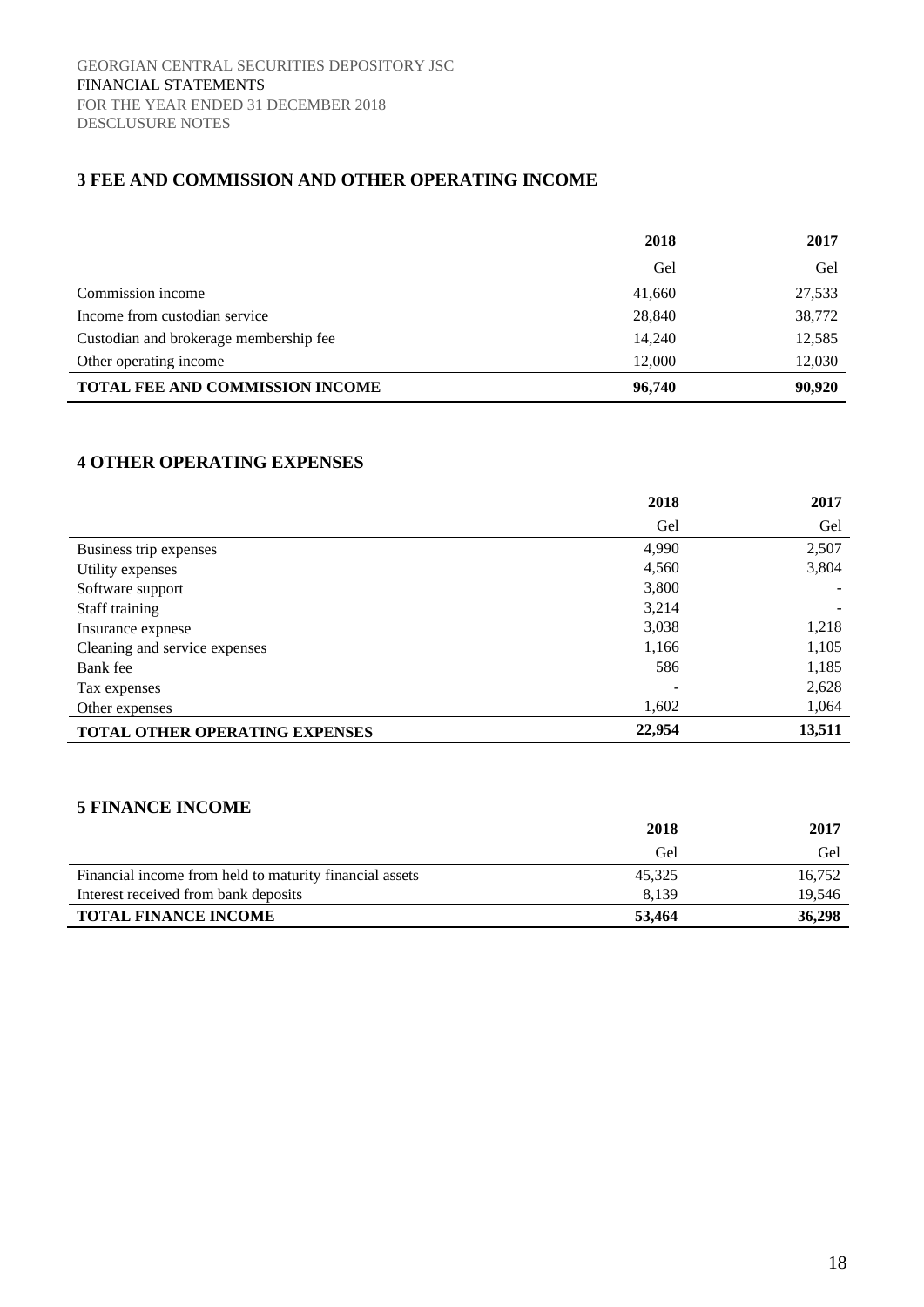# **6 NET FOREIGN GAIN/(LOSS)**

|                                                 | Cash and cash<br>equivalents | <b>Trade</b><br>receivables | Trade<br><b>Payables</b> | Investments held<br>for maturity | <b>Total</b> |
|-------------------------------------------------|------------------------------|-----------------------------|--------------------------|----------------------------------|--------------|
|                                                 | Gel                          | Gel                         | Gel                      | Gel                              | Gel          |
| Foreign exchange gain                           | 6,629                        | $\overline{\phantom{a}}$    | $\overline{\phantom{a}}$ | 83,070                           | 89,699       |
| Foreign exchange loss                           | (11, 137)                    | (20)                        | $\left( 9\right)$        | (61, 145)                        | (72, 311)    |
| Net foreign exchange gain/loss<br>for 2018 year | (4,508)                      | (20)                        | (9)                      | 21,925                           | 17,388       |

|                                                 | Cash and cash<br>equivalents | <b>Trade</b><br>receivables | <b>Trade</b><br><b>Payables</b> | Investments<br>held for<br>maturity | <b>Total</b> |
|-------------------------------------------------|------------------------------|-----------------------------|---------------------------------|-------------------------------------|--------------|
|                                                 | Gel                          | Gel                         | Gel                             | Gel                                 | Gel          |
| Foreign exchange gain                           | 43,291                       | -                           | $\overline{\phantom{a}}$        | 86,806                              | 130,098      |
| Foreign exchange loss                           | (141, 444)                   | 5)                          | $\overline{\phantom{a}}$        | (34.521)                            | (175,970)    |
| Net foreign exchange gain/loss<br>for 2017 year | (98, 152)                    | (5)                         | ۰                               | 52,285                              | (45, 872)    |

## **7 ALLOWANCE FOR IMPAIREMENT OF FINANCIAL ASSETS EXPENSES/RETENTION**

|                                                     | <b>Allowance for</b><br><b>Investments held for</b><br>maturity | <b>Allowance for</b><br>trade receivables | <b>Total</b> |
|-----------------------------------------------------|-----------------------------------------------------------------|-------------------------------------------|--------------|
|                                                     | Gel                                                             | Gel                                       | Gel          |
| At 31 December 2016                                 |                                                                 | (925)                                     | (925)        |
| Recovery of impaired assets                         |                                                                 |                                           |              |
| Reserve expense for the year                        |                                                                 |                                           |              |
| At 31 December 2017                                 |                                                                 | (925)                                     | (925)        |
| Impact of the changes in accounting policy (Note 2) | (6,908)                                                         |                                           | (6,908)      |
|                                                     | (6,908)                                                         | (925)                                     | (7, 833)     |
| Write-off for the year                              |                                                                 | 925                                       | 925          |
| Recovery of impaired assets                         |                                                                 |                                           |              |
| Reserve expense for the year                        | (217)                                                           | (1,705)                                   | (1,922)      |
| At 31 December 2018                                 | (7, 125)                                                        | (1,705)                                   | (8, 830)     |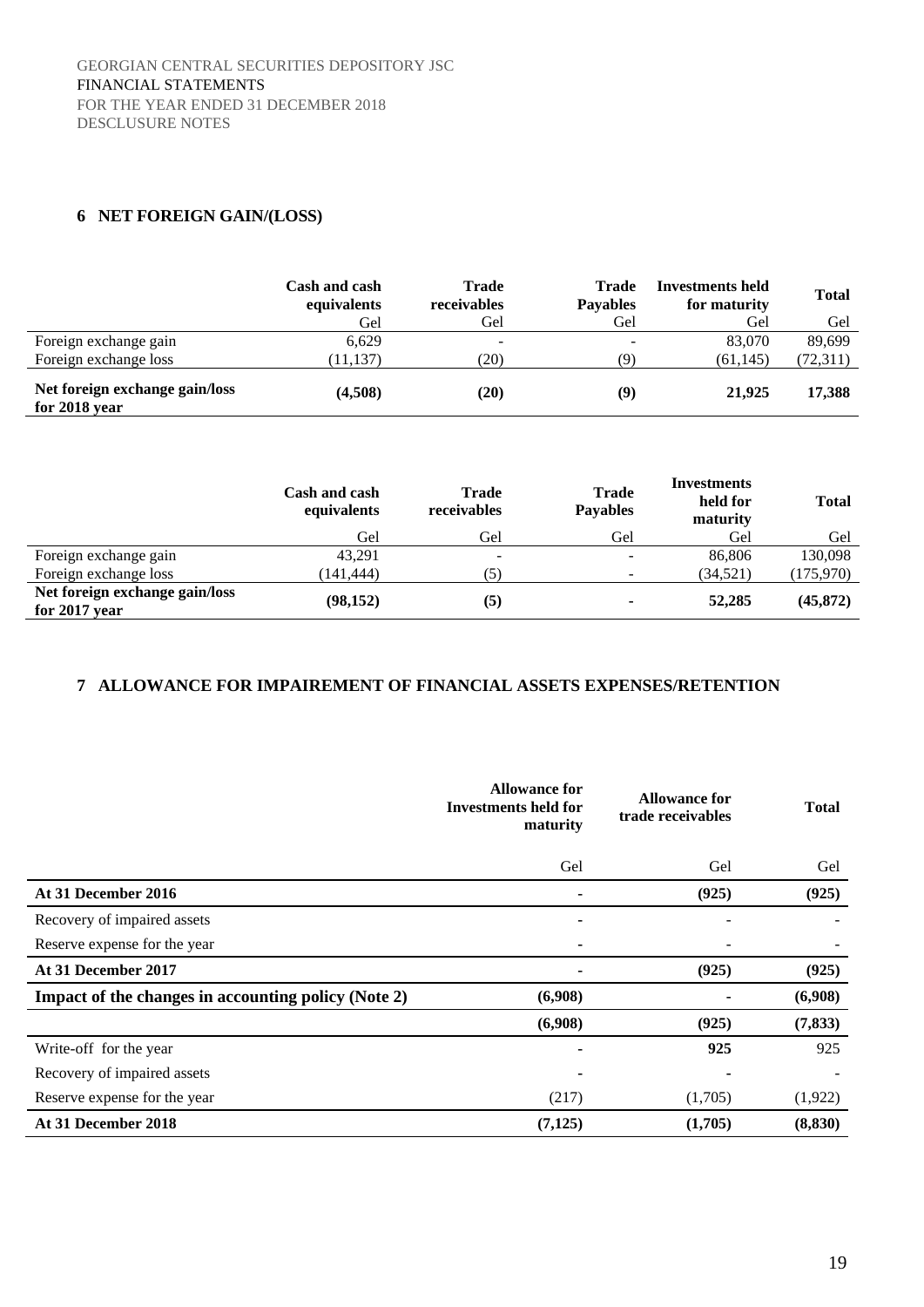# **8 PROPERTY,PLANT AND EQUIPMENT**

| <b>COST</b>                        | Office equipment | Leasehold<br>improvement | <b>TOTAL</b> |
|------------------------------------|------------------|--------------------------|--------------|
| <b>AT 1 JANUARY 2017</b>           | 29,143           | 9,625                    | 38,768       |
| Acquisitions                       | 852              |                          | 852          |
| Disposals                          |                  |                          |              |
| AT 31 DECEMBER 2017                | 29,995           | 9,625                    | 39,620       |
| Acquisitions                       | 1,663            |                          | 1,663        |
| Disposals                          |                  |                          |              |
| <b>AT 31 DECEMBER 2018</b>         | 31,658           | 9,625                    | 41,283       |
| <b>DEPRECIATION AND IMPAIRMENT</b> |                  |                          |              |
| <b>AT 1 JANUARY 2017</b>           | (27, 487)        | (3,850)                  | (31, 337)    |
| Depreciation for the year          | (739)            | (1,925)                  | (2,664)      |
| Disposals                          |                  |                          |              |
| AT 31 DECEMBER 2017                | (28, 226)        | (5,775)                  | (28, 673)    |
| Depreciation for the year          | (941)            | (1,925)                  | (2,866)      |
| Disposals                          |                  |                          |              |
| <b>AT 31 DECEMBER 2018</b>         | (29, 167)        | (7,700)                  | (25, 807)    |
| <b>NET CARRYING AMOUNT</b>         |                  |                          |              |
| <b>AT 1 JANUARY 2017</b>           | 1,656            | 5,775                    | 7,431        |
| AT 31 DECEMBER 2017                | 1,769            | 3,850                    | 5,619        |
| <b>AT 31 DECEMBER 2018</b>         | 2,491            | 1,925                    | 4,416        |

The company has fully depreciated assets with historical cost of 29,992 Gel. The company makes use of those fully depreciated assets in operational activities.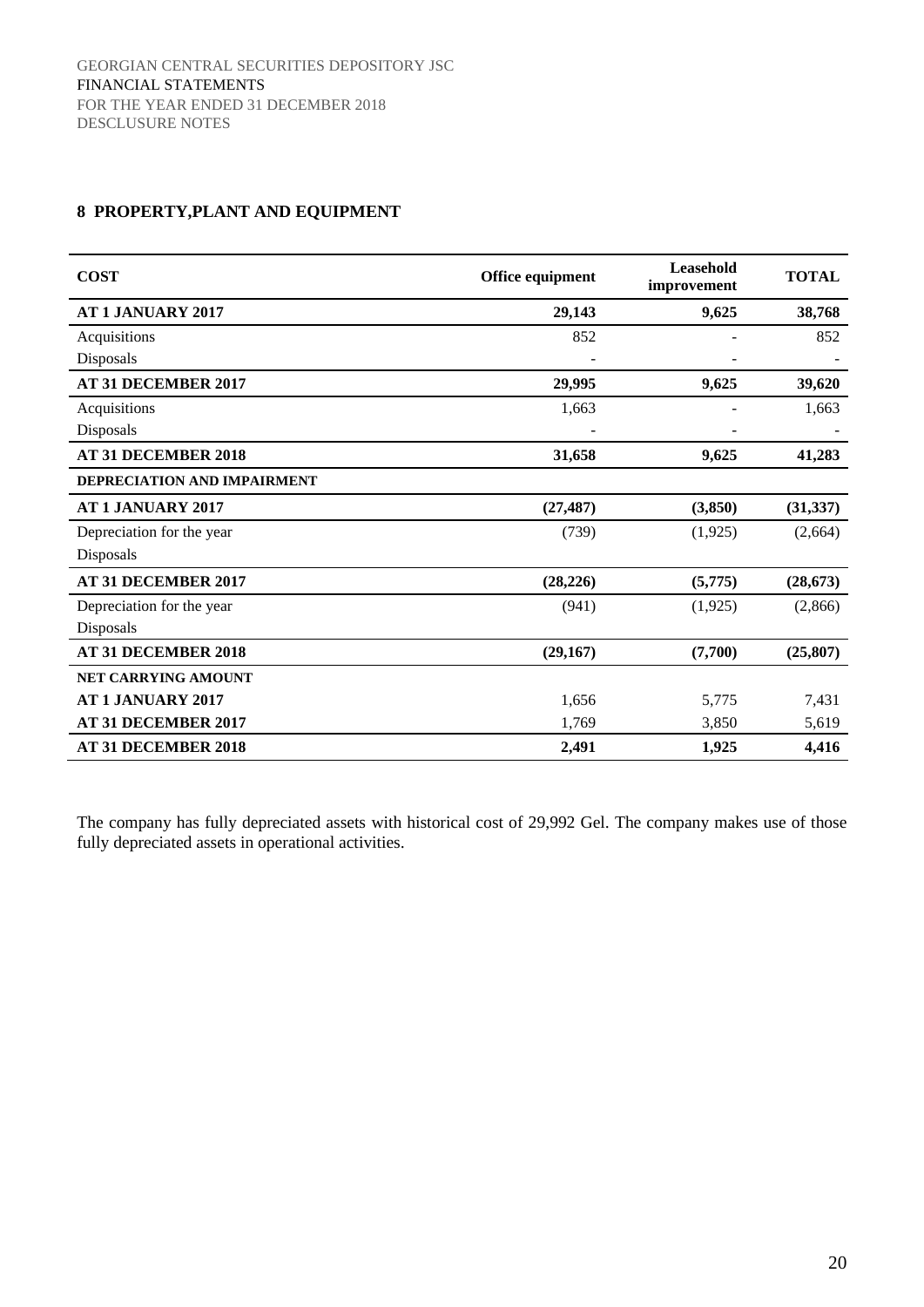## **9 Intengible assets**

|                             | <b>Computer sofwares</b> | <b>TOTAL</b> |
|-----------------------------|--------------------------|--------------|
|                             | Gel                      | Gel          |
| <b>COST</b>                 |                          |              |
| <b>AT 1 JANUARY 2017</b>    | 20,826                   | 20,826       |
| Acquisitions                |                          |              |
| Disposals                   |                          |              |
| AT 31 DECEMBER 2017         | 20,826                   | 20,826       |
| Acquisitions                | 6,350                    | 6,350        |
| Disposals                   |                          |              |
| <b>AT 31 DECEMBER 2018</b>  | 27,176                   | 27,176       |
|                             |                          |              |
| DEPRECIATION AND IMPAIRMENT |                          |              |
| <b>AT 1 JANUARY 2017</b>    | 20,826                   | 20,826       |
| Depreciation for the year   |                          |              |
| Disposals                   |                          |              |
| AT 31 DECEMBER 2017         | (20, 826)                | (20, 826)    |
| Depreciation for the year   | (106)                    | (106)        |
| Disposals                   |                          |              |
| <b>AT 31 DECEMBER 2018</b>  | (20, 932)                | (20, 932)    |
| <b>NET CARRYING AMOUNT</b>  |                          |              |
|                             |                          |              |
| <b>AT 1 JANUARY 2017</b>    |                          |              |
| <b>AT 31 DECEMBER 2017</b>  |                          |              |
| AT 31 DECEMBER 2018         | 6,244                    | 6,244        |

The company has fully amortized assets with historical cost of 20,826 Gel. The company makes use of those fully amortized intengible assets in operational activities.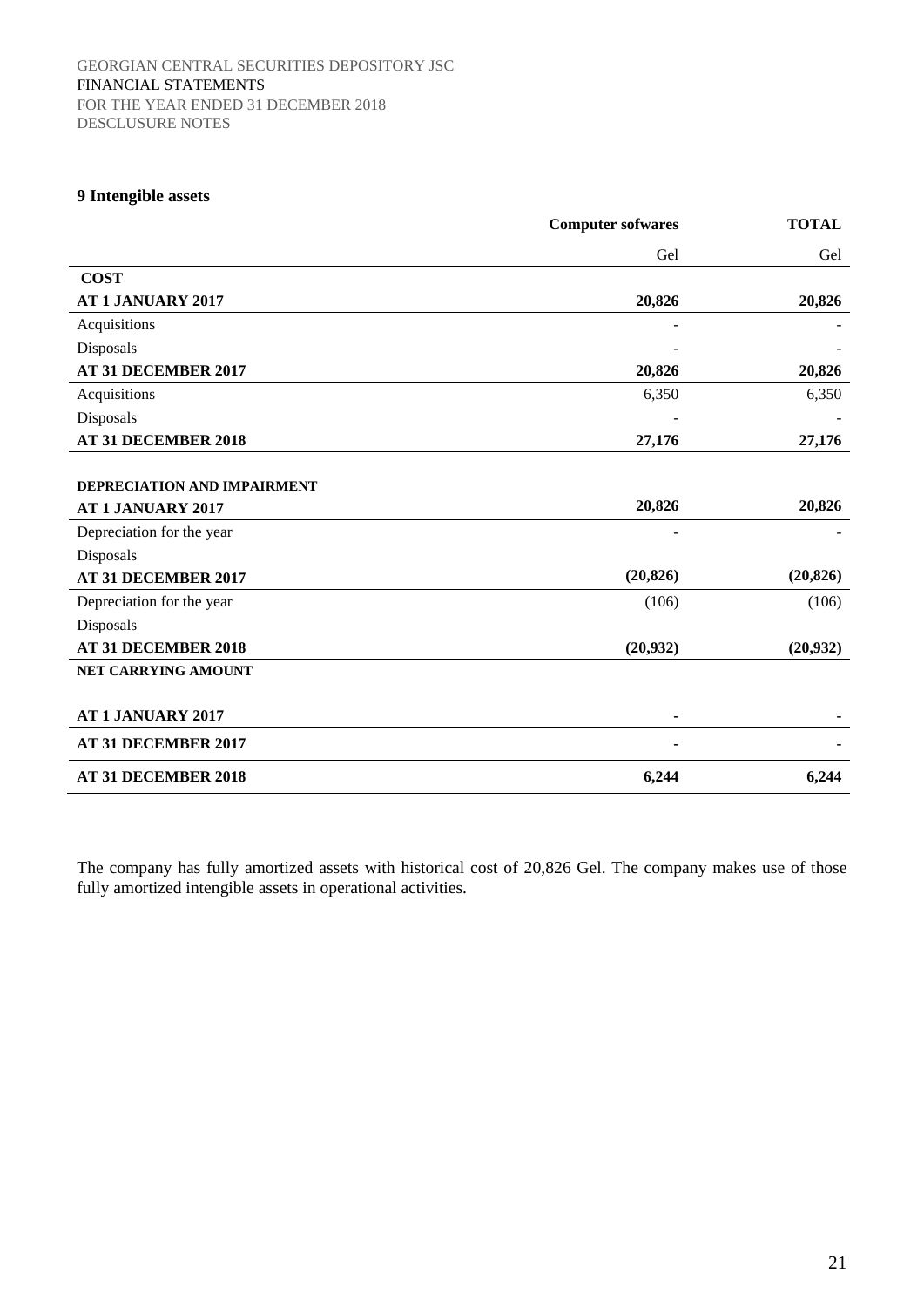## **10 HELD TO MATURITY FINANCIAL ASSET**

Held to maturity financial asset includes following financial asset:

|                                                 | Currency   | Amount<br>in HC | Quantity | Maturity<br>Date | Rate  | 31.12.2018 | 31.12.2017 |
|-------------------------------------------------|------------|-----------------|----------|------------------|-------|------------|------------|
| <b>Bonds of Georgian Leasing</b><br>Company LLC | <b>USD</b> | 260,000         | 260      | $29-08-$<br>2020 | 7.00% | 712,331    | 690,775    |
| Total before allowance for                      |            |                 |          |                  |       |            |            |
| Investments held for                            |            |                 |          |                  |       | 712,331    | 690,775    |
| maturity                                        |            |                 |          |                  |       |            |            |
| Allowance for Investments                       |            |                 |          |                  |       |            |            |
| held for maturity (see. Note                    |            |                 |          |                  |       | (7,125)    |            |
| 7)                                              |            |                 |          |                  |       |            |            |
| <b>NET HELD TO MATURITY</b>                     |            |                 |          |                  |       |            |            |
| <b>FINANCIAL ASSET</b>                          |            |                 |          |                  |       | 705,207    | 690,775    |

Interest income from held to maturity financial asset find in the note 5. There is no significant difference between coupon and effective interest rate of the held to maturity financial asset.

There is no material difference between the fair value and the carrying amount of held to maturity financial assets.

## **11 PREPAYMENTS FOR PURCHASE OF INTANGIBLE ASSET**

|                                                            | 31.12.2018 | 31.12.2017 |
|------------------------------------------------------------|------------|------------|
|                                                            | Gel        | Gel        |
| Prepayment for purchase of intangible asset                | 247,428    | 247,428    |
| Non-refundable tax costs for purchase of intangible assets | 40.501     | 40,501     |
| <b>TOTAL</b>                                               | 287.929    | 287,929    |

The prepayment for purchase of intangible asset includes payments to Montran Corporation (with place of business at 60E. 42ND street, Suite 464 New York.). The agreement between the parties was settled at 31 January of 2017. Under the contract MONTRAN CORPORTAION took responsibility of implementation and technical support of new software and related linkages, to expend its activity in clearing and equity settlement services.

| 2018 | 2017 |
|------|------|
|------|------|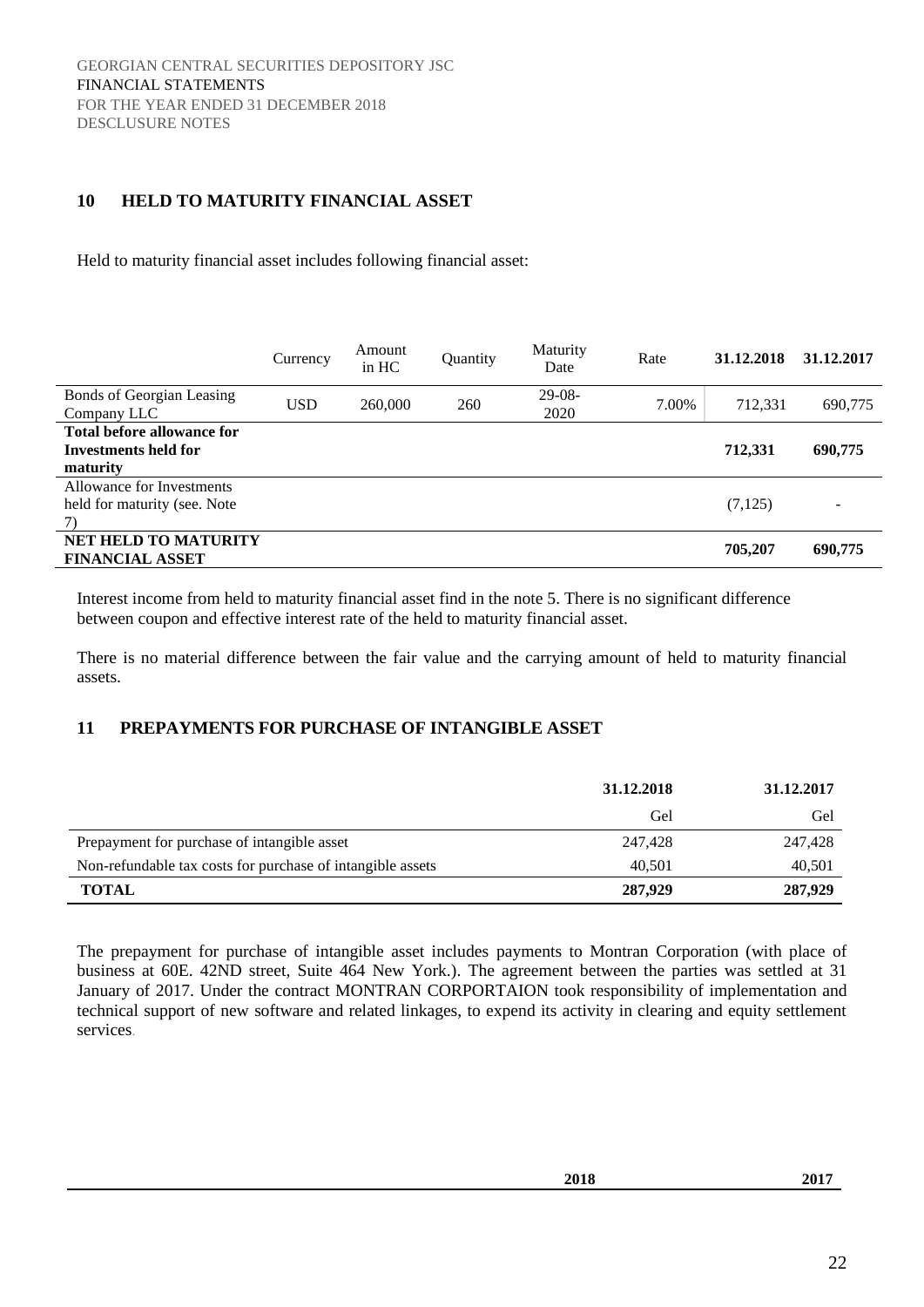#### GEORGIAN CENTRAL SECURITIES DEPOSITORY JSC FINANCIAL STATEMENTS FOR THE YEAR ENDED 31 DECEMBER 2018 DESCLUSURE NOTES

| Opening Balance at 1 January     | 287,929                  |         |
|----------------------------------|--------------------------|---------|
| Payments during the year         |                          | 287,929 |
| Amounts deducted during the year | $\overline{\phantom{a}}$ |         |
| Closing Balance at 31 December   | 287.929                  | 287,929 |

In December 2018, the first phase of the project was completed and run the program in the pilot mode. The end of the project is scheduled to be held in early April, 2019.

## **12 TRADE AND OTHER RECEIVABLES**

|                                                          | 31.12.2018 | 31.12.2017 |
|----------------------------------------------------------|------------|------------|
|                                                          | Gel        | Gel        |
| Account receivables                                      | 16,384     | 11,793     |
| Prepayments                                              | 3,645      | 2,500      |
| Minus: The allowance for doubtful accounts (See: Note 7) | (1,705)    | (925)      |
| <b>TOTAL TRADE AND OTHER RECEIVABLES</b>                 | 18.324     | 13,368     |

There is no material difference between the fair value of receivables and their carrying amount.

| 13 TOTAL CASH AND CASH EQUIVALENTS | 31.12.2018 | 31.12.2017 |
|------------------------------------|------------|------------|
|                                    | ლარი       | ლარი       |
| Cash at current bank account       | 9,381      | 23,321     |
| Cash on hand                       | 37         | 36         |
| <b>Short-Term Depositss</b>        | 52,371     | 245,909    |
| Total cash and cash equivalents    | 61,790     | 269,266    |

The cash is distributed in various banks as deposits for the period less than one year, at interest rate 0.5-9.5%. The income from interest on deposits was GEL 8,139 (2017: 19, 546 GEL).

There is no material difference between the fair value and the carrying amount of cash and cash equivalents.

## **14 SHARE CAPITAL**

During the year of 2018 the company has not change its capital structure.

In December of 2016, the Company issued 304,499 new shares with a par value of GEL 1 per share and a selling price of GEL 3.62 per share. As a result, the Company's share capital and share premium have increased by GEL 304,499 and GEL 798,701 respectively.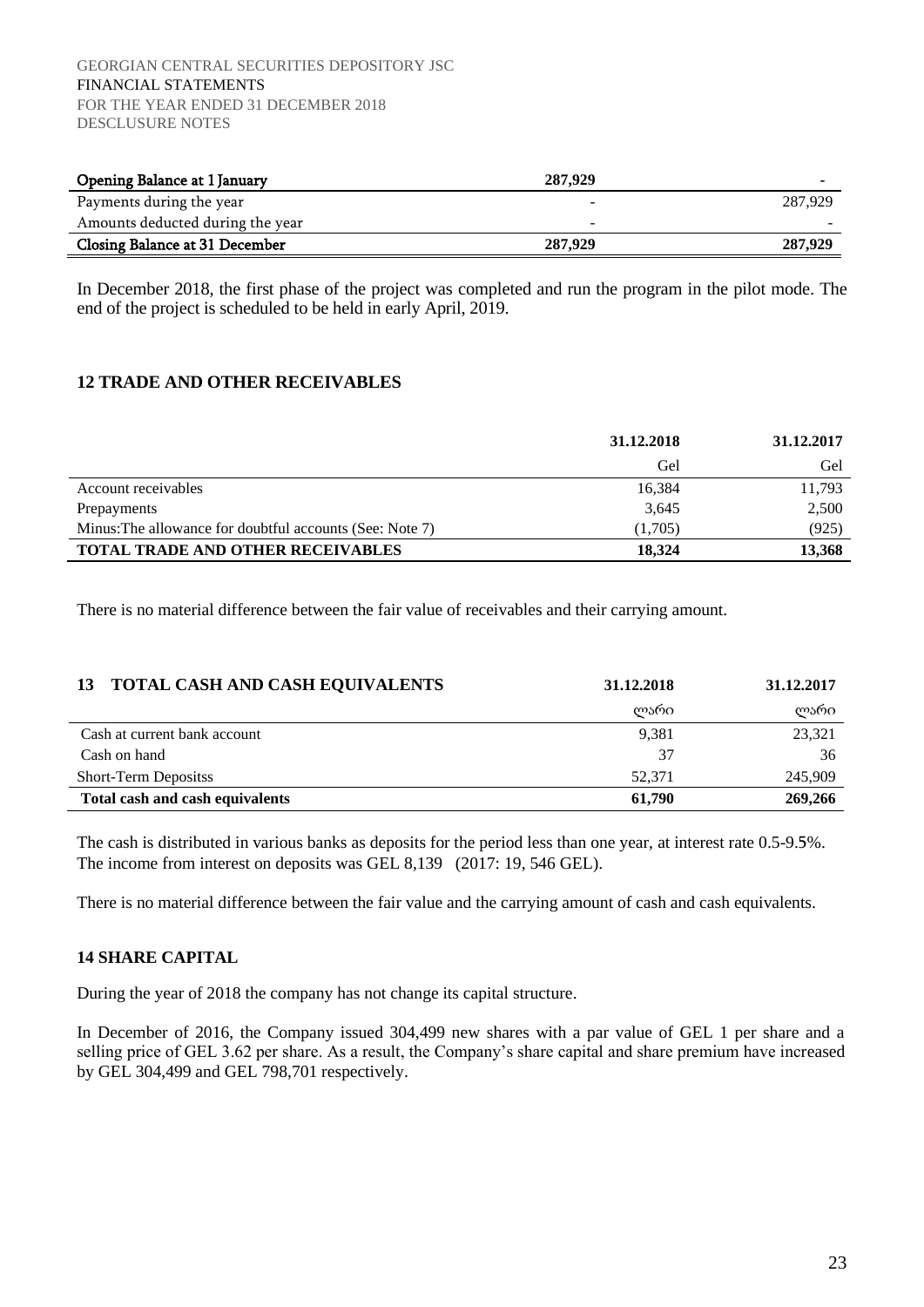## **15 EARNINGS PER SHARE**

Basic earnings per share are calculated by dividing the profit or loss attributable to equity holders of the Company by the weighted average number of ordinary shares in issue during the year. The company owns only ordinary shares.

|                                                | 2018       | 2017       |
|------------------------------------------------|------------|------------|
|                                                | Gel        | Gel        |
| Net income attributable to common stockholders | (173, 652) | (125, 781) |
| <b>PROFIT/(LOSS) FOR THE YEAR</b>              | (173.652)  | (125, 781) |
| Weighted average number of shares              | 405.699    | 405.699    |
| <b>BASIC</b>                                   | (0.0043)   | (0.0031)   |

#### **16 COMMITMENTS AND CONTINGENCIES**

Contingencies regarding to operating lease

The company has signed an Operating Lease Agreement which expires on October 5, 2018, but if none of the parties express their wish to terminate the contract, the validity period of the contract shall be automatically extended for a period of one year.

Minimum lease payments are presented below:

|                  | 2018                     | 2017                     |
|------------------|--------------------------|--------------------------|
|                  | Gel                      | Gel                      |
| Less than 1 year | 16,060                   | 15,553                   |
| $1-5$ year       | $\overline{\phantom{a}}$ | $\overline{\phantom{0}}$ |
| <b>TOTAL:</b>    | 16,060                   | 15,553                   |

#### **Taxation contingencies**

The taxation system in Georgia is relatively new and is characterised by frequent changes in legislation, official pronouncements and court decisions, which are sometimes unclear, contradictory and subject to varying interpretation. In the event of a breach of tax legislation, no liabilities for additional taxes, fines or penalties may be imposed by the tax authorities after three years have passed since the end of the year in which the breach occurred.

These circumstances may create tax risks in Georgia that are more significant than in other countries. Management believes that it has provided adequately for tax liabilities based on its interpretations of applicable Georgian tax legislation, official pronouncements and court decisions. However, the interpretations of the relevant authorities could differ and the effect on these financial statements, if the authorities were successful in enforcing their interpretations, could be significant.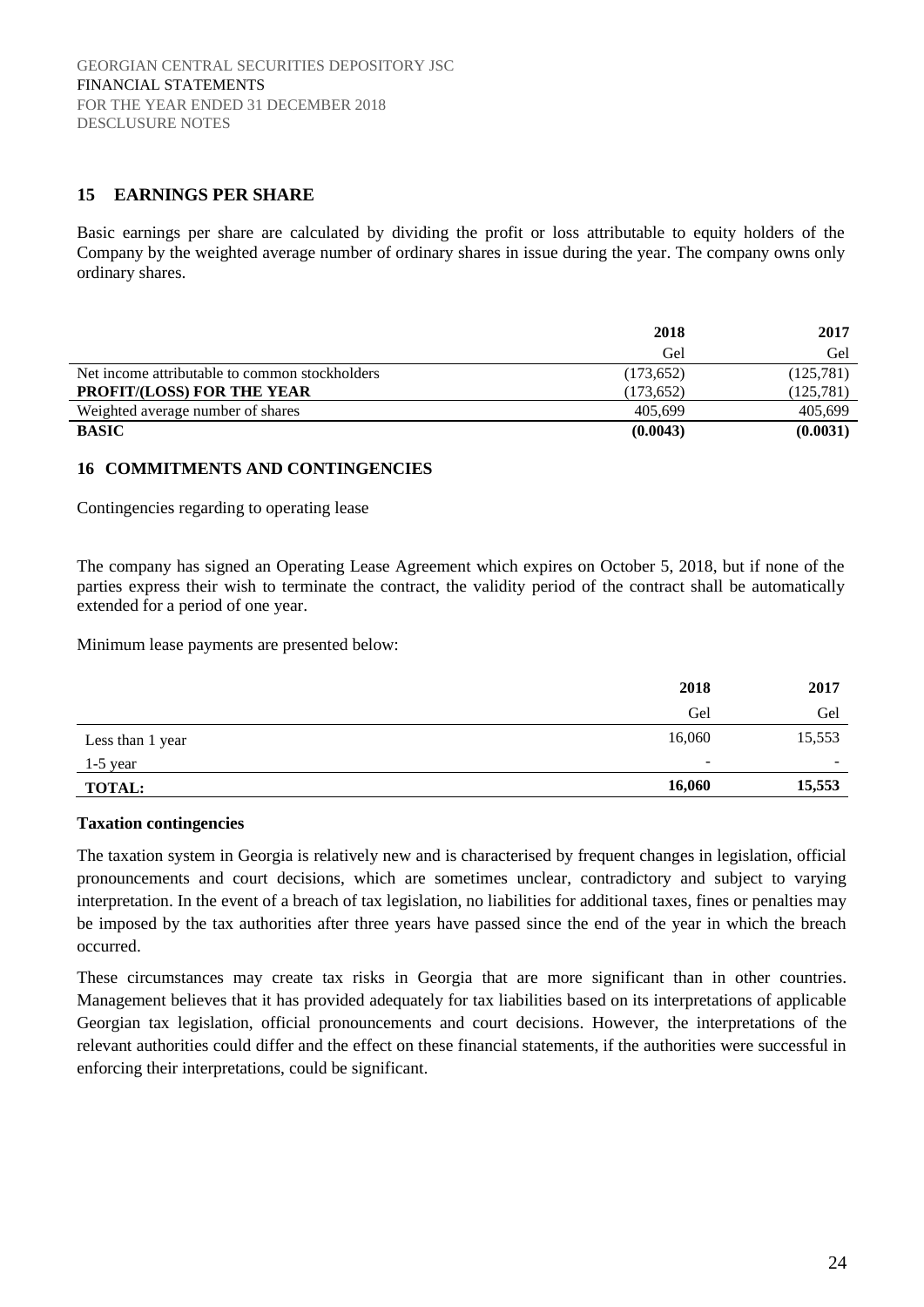# **17 INFORMATION ON FINANCIAL RISKS**

In performing its operating, investing and financing activities, the Company is exposed to the following financial risks:

- Credit risk: the possibility that a debtor will not repay all or a portion of a loan or will not repay in a timely manner and therefore will cause a loss to the Company.
- Liquidity risk: the risk that the Company may not have, or may not be able to raise, cash funds when needed and therefore encounter difficulty in meeting obligations associated with financial liabilities.
- Market risk: the risk that the value of a financial instrument will fluctuate in terms of fair value or future cash flows as a result of a fluctuation in market prices. Basically, the company is exposed to two market risk components:
	- Interest rate risk
	- Currency risk

Management of the company manages risks by cooperation with operating units. Because of the simplicity of the company's operations, there is not a pre-set policy for managing risks.

The following table summarises the carrying amount of financial assets and financial liabilities recorded by category:

|                                    | 31.12.2018 | 31.12.2017 |
|------------------------------------|------------|------------|
| <b>Financial assets</b>            | <b>GEL</b> | <b>GEL</b> |
| Cash and cash equivalents          | 61,790     | 269,266    |
| Trade and other receivables        | 14,679     | 10,868     |
| Investments held for maturity      | 705.207    | 690,775    |
| <b>Total financial assets</b>      | 781,676    | 970,909    |
| <b>Financial liabilities</b>       |            |            |
| Trade and other payables           | 2,390      | 2,118      |
| <b>Total financial liabilities</b> | 2,390      | 2,118      |

#### **Credit risk**

The Company takes on exposure to credit risk which is the risk that a counterparty will be unable to pay amounts in full when due. The Company's maximum exposure to credit risk is generally reflected in the carrying amounts of financial assets on the balance sheet.

|                               | 31.12.2018 | 31.12.2017 |
|-------------------------------|------------|------------|
|                               | GEL        | <b>GEL</b> |
| Cash and cash equivalents     | 61,752     | 269,230    |
| Trade and other receivables   | 14,679     | 10,868     |
| Investments held for maturity | 705.207    | 690.775    |
| <b>Total financial assets</b> | 781.638    | 970,873    |

As note 13. Defines, cash and cash equivalents consists of cash in bank accounts and short-term deposits.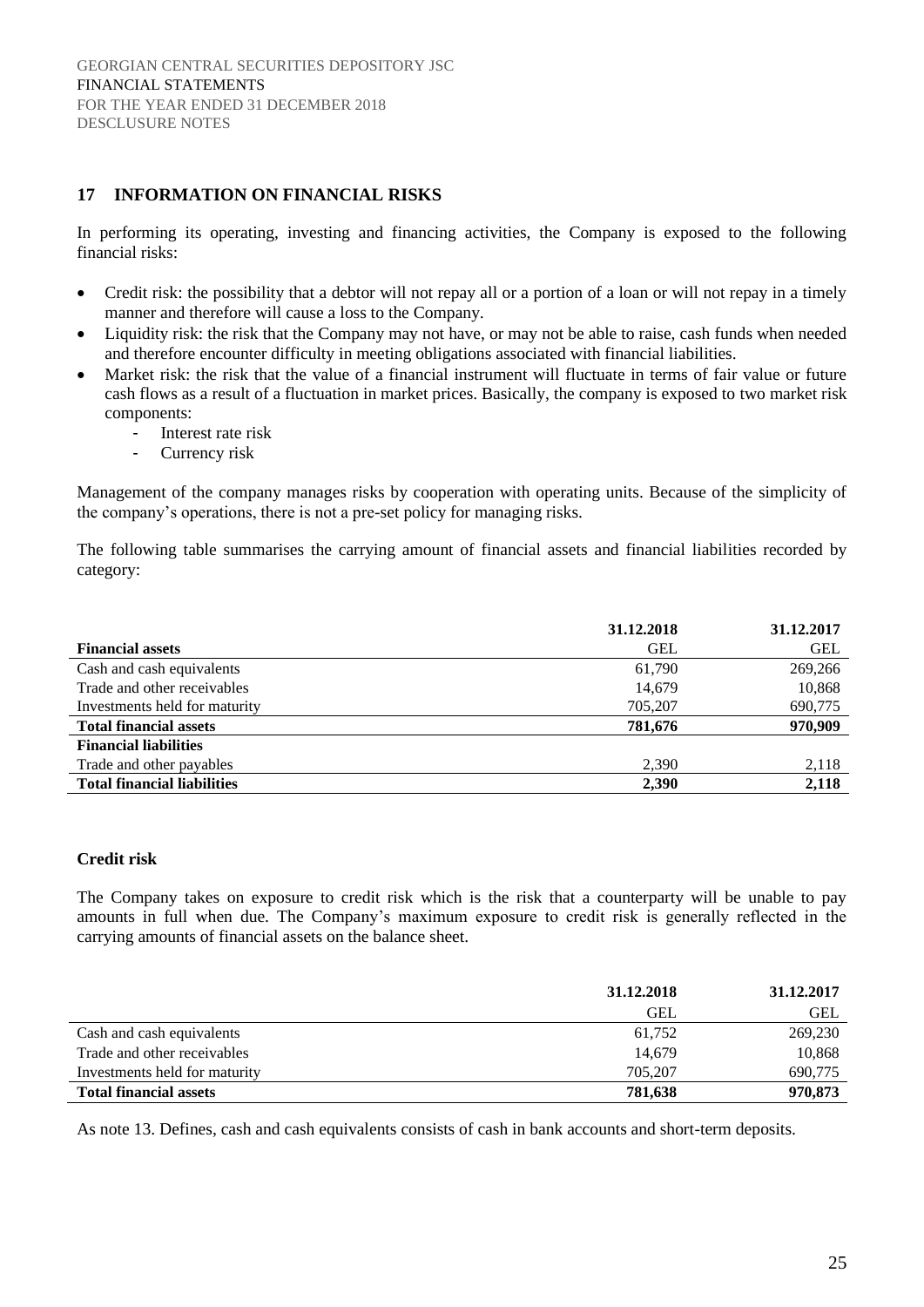#### **Expected credit loss measurement**

The Group uses a "three-stage" model for impairment based on changes in credit qulity since initial recognition sumurised bellow:

- A financial instrument that is not credit-impaired on initial recognition is classified in "stage 1" and has its credit risk continiusly monitored by the Group.
- If a significant increase in credit risk (SICR) since initial recognition is identified, the financial instrument is moved to "stage 2" but is not yet deemed to be credit-impaired.
- If the financial instrument is credit-impaired, it is then moved to "stage 3".
- Financial instrument in stage 1 have thie ECL measured at an amount equal to the portion of lifetime ECL that result from default events possible within next 12 months. Instruments in stages 2 and 3 have their ECL measured based on expected credit losses on a lifetime basis.

The following diagram summarises the impairment approach of the group:

| Stage 1                         | Stage 2                                                             | Stage 3                           |
|---------------------------------|---------------------------------------------------------------------|-----------------------------------|
| (Initial recognition)           | (Significant increase in credit risk since initial)<br>recognition) | (Credit-impaired assets)          |
| 12-moth expected credit<br>loss | Liftime expected credit losses                                      | Liftime expected credit<br>losses |

The Groups all financial assets in this consolidated financial statements, other than trade receivables, are classified in stage 1 as at beginning and end of the 2018 year.

As for trade receivables the Group uses the simplified approach is based on days overdue. The company has five overdue ranges: less than 30 days, 31-60 days, 61-90 days, 91-180 days and more than 180 days. ECL percentage is based on company`s operating sector and previous experience. Expected credit loss table is presented below:

| Days Overdue          | 30 | 31-60 | 61-90 | 91-180 | >180 |
|-----------------------|----|-------|-------|--------|------|
| <b>ECL Percentage</b> | 2% | 5%    | 25%   | 50%    | 100% |

For investment held-to-maturity, expected credit loss (ECL) is based on credit risk change after initial recognition.

Loss allowances will be measured on either of the following bases: a) 12-month ECLs - If the credit risk on a financial instrument has not increased significantly since initial recognition b) lifetime ECLs - If the credit risk on that financial instrument has increased significantly since initial recognition.

Considering the fact, that credit risk is not increased significantly after initial recognition, the company used 12 month ECL for investment held-to-maturity.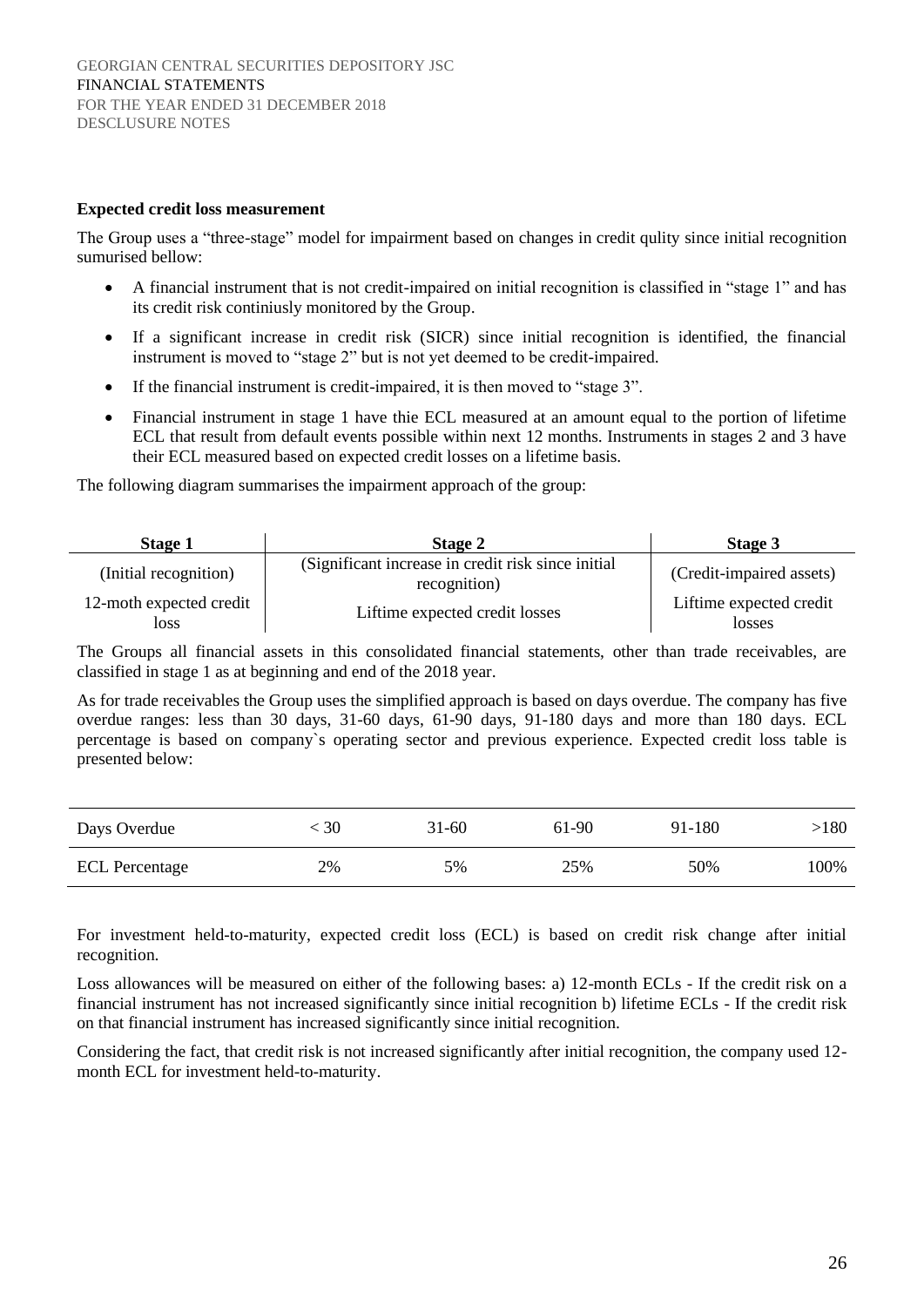#### **Liquidity risk - Financial liabilities maturity analysis**

Liquidity risk is the risk that the company will encounter difficulty in meeting obligations arising from its financial obligations. It refers to the availability of sufficient funds to meet financial commitments associated with financial instruments as they actually fall due. Liquidity risk exists when the maturities of assets and liabilities do not match.

Liquidiy risk as at 31 December 2018 can be presented as follows:

|                                    | Weighted<br>average<br>effective<br>interest rate | Up to 1 year             | 1 year to<br>5 years     | Over 5<br>years          | <b>Total</b> |
|------------------------------------|---------------------------------------------------|--------------------------|--------------------------|--------------------------|--------------|
| <b>Financial assets</b>            |                                                   |                          |                          |                          |              |
| Cash and cahs qeuivalents          |                                                   | 61.790                   |                          | -                        | 61,790       |
| Trade receivables                  |                                                   | 14,679                   | $\overline{\phantom{0}}$ | -                        | 14,679       |
| Investment held to maturity        | 7%                                                | $\overline{\phantom{a}}$ | 705,207                  | $\overline{a}$           | 705,207      |
| <b>Total financial assets</b>      |                                                   | 76,469                   | 705,207                  | $\blacksquare$           | 781,676      |
| <b>Financial liabilities</b>       |                                                   |                          |                          |                          |              |
| Trade payables                     |                                                   | 2,390                    | ٠                        | $\overline{\phantom{a}}$ | 2,390        |
| <b>Total financial liabilities</b> |                                                   | 2,390                    | ٠                        | ٠                        | 2,390        |
| <b>Liquidity Gap</b>               |                                                   | 74,079                   | 705,207                  | $\blacksquare$           | 779,286      |

Liquidiy risk as at 31 December 2017 can be presented as follows:

|                                    | Weighted<br>average<br>effective<br>interest rate | Up to 1 year             | 1 year to<br>5 years | Over 5<br>years          | <b>Total</b> |
|------------------------------------|---------------------------------------------------|--------------------------|----------------------|--------------------------|--------------|
| <b>Financial assets</b>            |                                                   |                          |                      |                          |              |
| Cash and cahs qeuivalents          |                                                   | 269,266                  |                      | -                        | 269,266      |
| Trade receivables                  |                                                   | 10.868                   |                      | -                        | 10,868       |
| Investment held to maturity        | 7%                                                | $\overline{\phantom{a}}$ | 690,775              | $\overline{\phantom{a}}$ | 690,775      |
| <b>Total financial assets</b>      |                                                   | 280,134                  | 690,775              | ۰                        | 970,909      |
| <b>Financial liabilities</b>       |                                                   |                          |                      |                          |              |
| Trade payables                     |                                                   | 2,118                    |                      | $\overline{\phantom{a}}$ | 2,118        |
| <b>Total financial liabilities</b> |                                                   | 2,118                    | $\blacksquare$       | $\blacksquare$           | 2,118        |
| <b>Liquidity Gap</b>               |                                                   | 278,016                  | 690,775              | ٠                        | 968,791      |

## **Interest rate risk**

Interest rate risk arises from the possibility that changes in interest rates will affect future cash flows or the fair values of financial instruments. However, changes in interest rates do not impact any component of the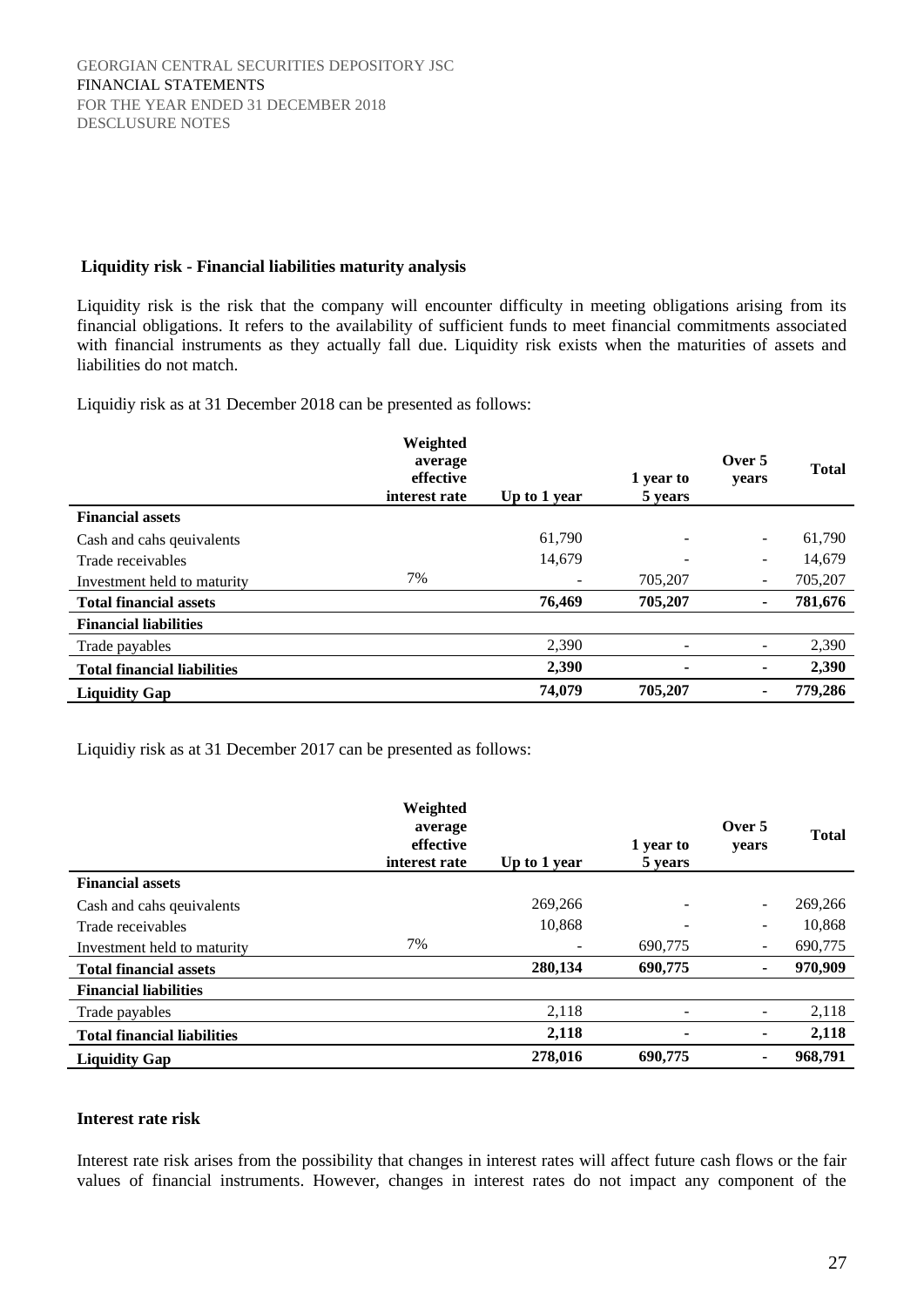company's financial assets or liabilities. All borrowings and cash and cash equivalents have fixed interest rates and therefore management do not believe the Company is exposed to the interest rate risk from these financial assets and liabilities

The interest rate exposure is presented bellow:

|                            |               | 31.12.2018     |              | 31.12.2017     |
|----------------------------|---------------|----------------|--------------|----------------|
| In $%$ P.A                 | <b>GEL</b>    | USD            | <b>GEL</b>   | <b>USD</b>     |
| Cash and cash equivalents  | $5.5 - 9.5\%$ | $0.5 - 0.75\%$ | $5.5 - 12\%$ | $0.5 - 0.75\%$ |
| Invetment held to maturity | -             | 7%             | -            | 7%             |

## **Foreign currency risk**

Foreign currency risk is the risk that the fair value or future cash flows of a financial instrument will fluctuate because of changes in foreign exchange rates. The Company's exposure to the risk of changes in foreign exchange rates relates primarily to the Company's operating activities (when revenue or expense is denominated in a different currency from the Company's functional currency) and the Company's financial liabilities denominated in foreign currencies.

The Company does not hedge its exposure to currency risk.

*The following table analyses the breakdown of financial assets by currency:*

|                         | Cash and cash<br>equivalents | Investments held<br>for maturity | <b>TOTAL</b> |
|-------------------------|------------------------------|----------------------------------|--------------|
| As of 31 December 2018: | GEL                          | GEL                              | GEL          |
| USD                     | 3,501                        | 705,207                          | 708,709      |
| <b>TOTAL</b>            | 3.501                        | 705,207                          | 708,709      |

|                         | <b>Cash and cash</b><br>equivalents | Investments held<br>for maturity | <b>TOTAL</b> |
|-------------------------|-------------------------------------|----------------------------------|--------------|
| As of 31 December 2017: | GEL                                 | <b>GEL</b>                       | <b>GEL</b>   |
| <b>USD</b>              | 131.558                             | 690.775                          | 822,333      |
| <b>TOTAL</b>            | 131,558                             | 690,775                          | 822,333      |

A hypothetical 10% increase / decrease in the exchange rate of the GEL against the US Dollar would decrese / increase 2018 profits after tax by GEL 71,597 (2017: 82,233 ).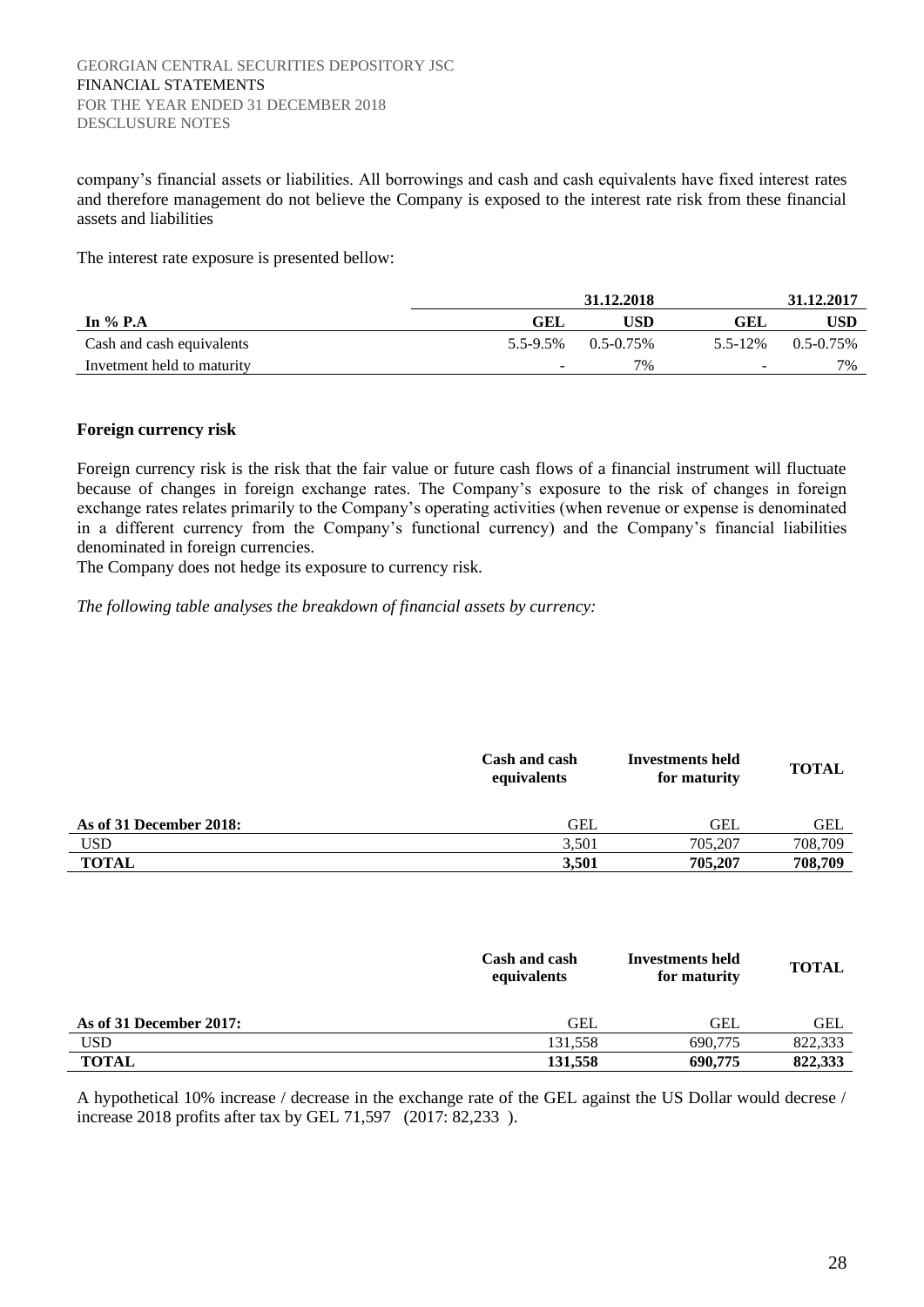## **18 RELATED PARTY TRANSACTIONS**

A related party is a person or entity that is related to the entity that is preparing its financial statements (in this Standard referred to as the 'reporting entity').

(a) A person or a close member of that person's family is related to a reporting entity if that person:

(i) has control or joint control of the reporting entity;

(ii) has significant influence over the reporting entity; or

(iii) is a member of the key management personnel of the reporting entity or of a parent of the reporting entity.

(b) An entity is related to a reporting entity if any of the following conditions applies:

(i) The entity and the reporting entity are members of the same group (which means that each parent, subsidiary and fellow subsidiary is related to the others).

(ii) One entity is an associate or joint venture of the other entity (or an associate or joint venture of a member of a group of which the other entity is a member).

(iii) Both entities are joint ventures of the same third party.

(iv) One entity is a joint venture of a third entity and the other entity is an associate of the third entity.

(v) The entity is a post-employment benefit plan for the benefit of employees of either the reporting entity or an entity related to the reporting entity. If the reporting entity is itself such a plan, the sponsoring employers are also related to the reporting entity.

(vi) The entity is controlled or jointly controlled by a person identified in (a).

(vii) A person identified in (a) (i) has significant influence over the entity or is a member of the key management personnel of the entity (or of a parent of the entity).

(viii) The entity, or any member of a group of which it is a part, provides key management personnel services to the reporting entity or to the parent of the reporting entity.

The company is owned and controlled by Georgian Stock Exchange JSC and Tbilisi Stock Exchange JSC.

|                                            | 2018    | 2017   |
|--------------------------------------------|---------|--------|
| <b>Income</b>                              | Gel     | Gel    |
| Income from Parent company                 | 12,000  | 12,000 |
| Income received from Parent's subsidiaries |         |        |
| Income from other related parties          | 122,170 | 33,995 |
| Cash received from issuing of shares       |         |        |
|                                            |         |        |
|                                            | 2018    | 2017   |
| <b>Expenses</b>                            | Gel     | Gel    |
| Major shareholders                         |         |        |
| Other related parties                      | 495     | 1,081  |